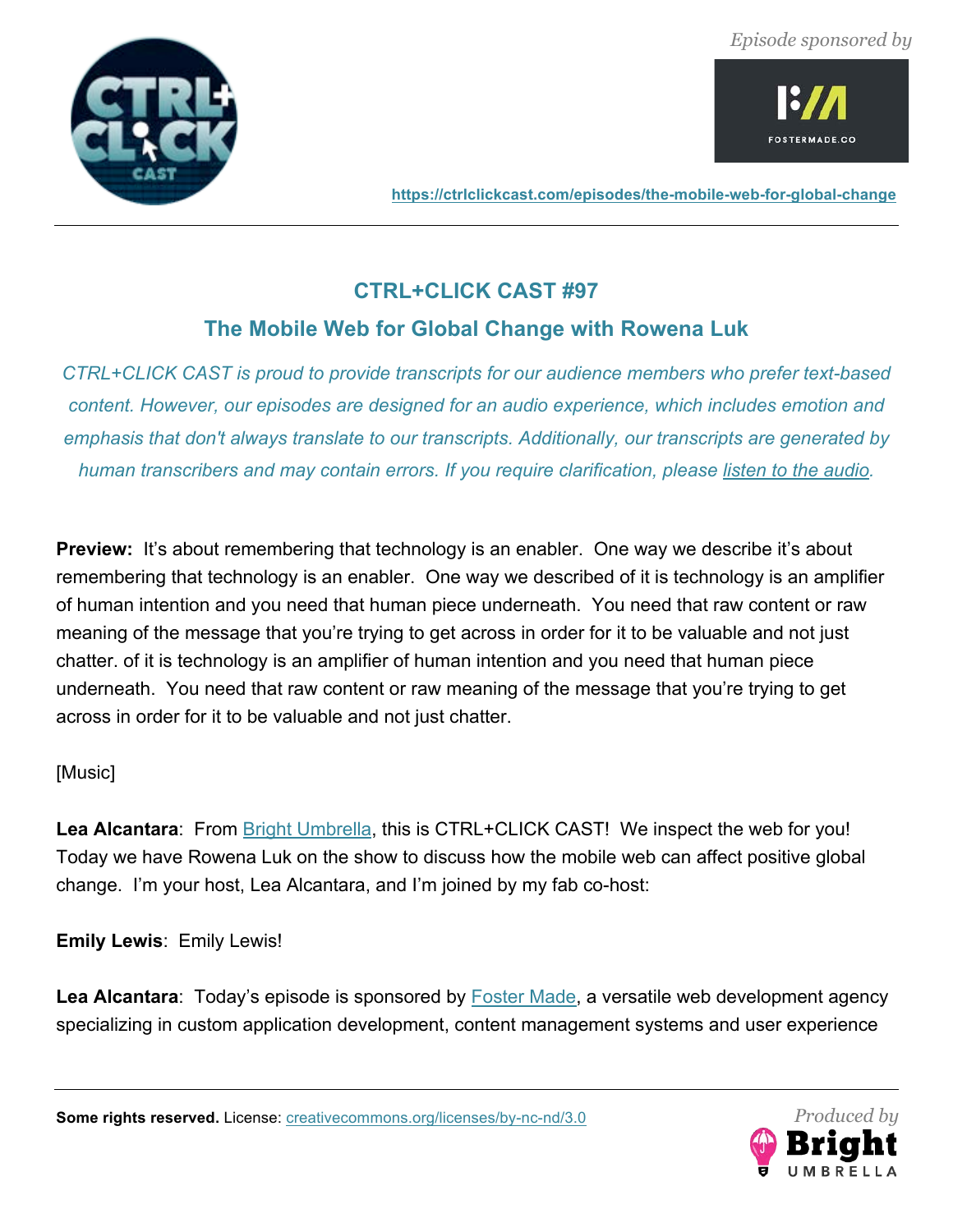



design. Through partnerships with designers, agencies and organizations, Foster Made is committed to building better digital experiences. Visit fostermade.co to learn more.

**Emily Lewis**: Before we get to today's episode, I want to remind our listeners we have a donate link on our site, so if you love CTRL+CLICK and have a little spending money, consider donating to help us keep the show going. A dollar, five dollars, whatever you can spare will help us continue to deliver great content, high-quality audio and transcripts for each and every episode.

Now to today's topic … and we are so excited to have Rowena Luk on the show today not only because Rowena uses her expertise to create real impact in the world with technology, but because Lea has known her since they were teens!

**Lea Alcantara**: Whohoo!

**Emily Lewis**: [Laughs]

**Lea Alcantara**: [Laughs]

**Emily Lewis**: Rowena directs service delivery at **Dimagi** where she oversees implementation services, designing and deploying health and supply chain information systems in over 50 countries. Prior to Dimagi, she worked at Intel Research on solutions for low resource connectivity and founded an NGO with a mission to deploy telemedicine systems for West Africa. Welcome to the show, Rowena!

**Rowena Luk**: Thanks Emily, it's great to be here.

**Lea Alcantara**: So Rowena, can you tell our listeners a bit more about yourself?

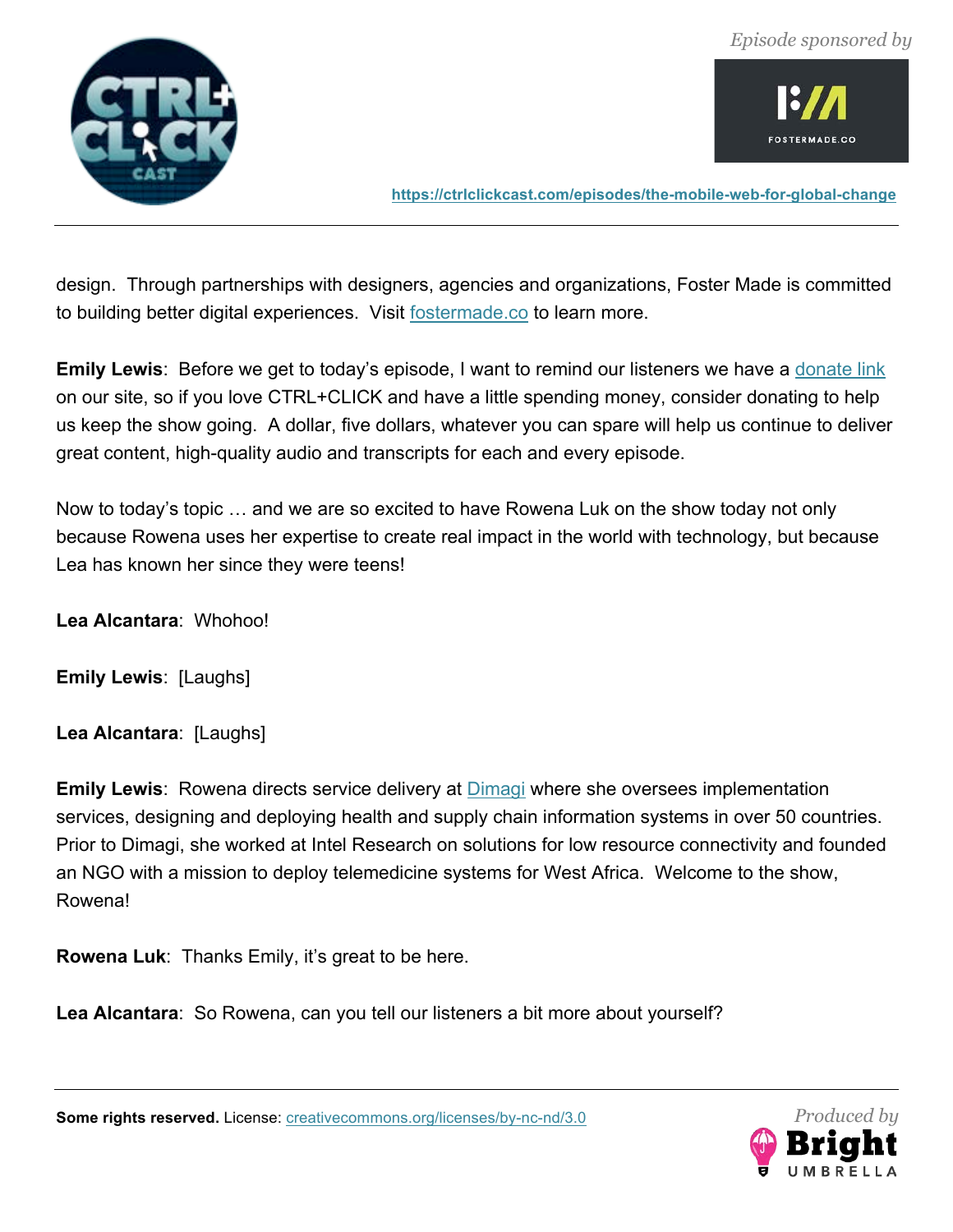



**Rowena Luk**: Sure. Currently, I'm based in Cape Town in Southern Africa. I've been here for about two years. I'm originally from Canada in Alberta, where I grew up with Lea. And then have been moving around in a couple of different places across Canada, United States and Africa over the course of my career.

**Emily Lewis**: And were you and Lea like fellow teen geeks? [Laughs]

**Lea Alcantara**: [Laughs] Uh-oh.

**Rowena Luk**: [Laughs]

**Emily Lewis**: Or were you always into technology and web stuff?

**Lea Alcantara**: Loaded question. [Laughs]

**Rowena Luk**: [Laughs]

**Emily Lewis**: [Laughs]

**Rowena Luk**: Great question. Great question. [Laughs]

**Emily Lewis**: [Laughs]

**Lea Alcantara**: [Laughs]

**Rowena Luk**: I would say we were the smartest kids in high school, yes, definitely. [Laughs]

**Emily Lewis**: [Laughs]

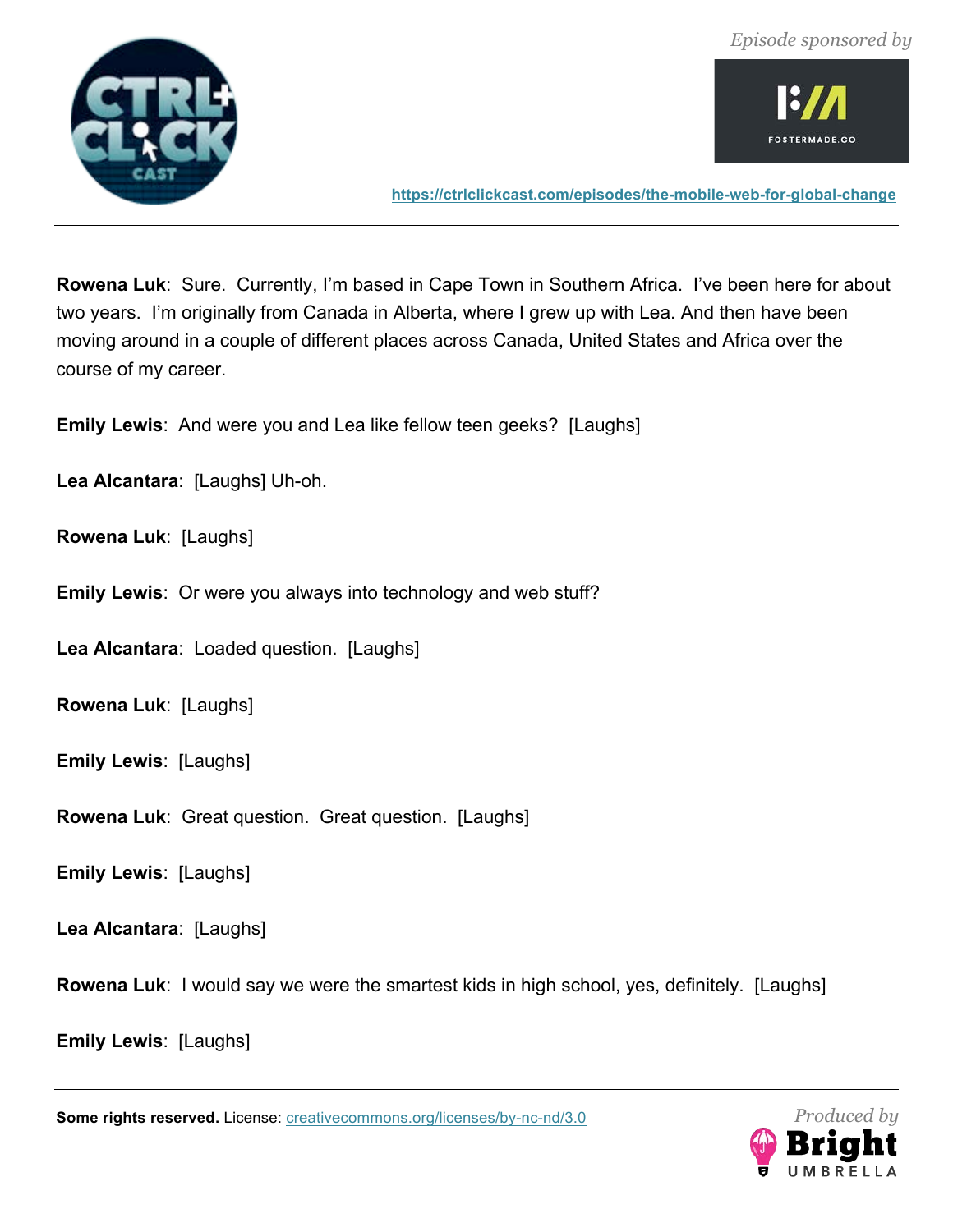



**Lea Alcantara**: [Laughs]

**Rowena Luk**: The geeks.

**Emily Lewis**: Were you into the web and technology at that point in time?

**Rowena Luk**: You know, it's a great question. I think at the time, I always knew I wanted to work on building things and to be in the technology sector. I had no idea what Lea was going to do with herself... [Laughs]

**Emily Lewis**: [Laughs]

**Lea Alcantara**: Thanks. [Laughs]

**Rowena Luk**: Again, and that's from high school, it was an obvious choice for me to go into engineering for my undergrad, which I enjoyed.

**Emily Lewis**: And how did you end up living in another part of the world and sort of kind of taking this sort of global approach to the work that you do? Was that always intentional?

**Rowena Luk**: It's a great question. Actually, even when we were high school, and Lea remembers this a lot, I think we were all quite involved with a variety of social causes, whether it's Amnesty International or the 30 Hour Famine and things like that, and so that has long been a passion of mine. I think what was unclear to me early on in my life was to pare the desire to create an impact in my life with the work that I enjoyed doing.

**Emily Lewis**: [Agrees]

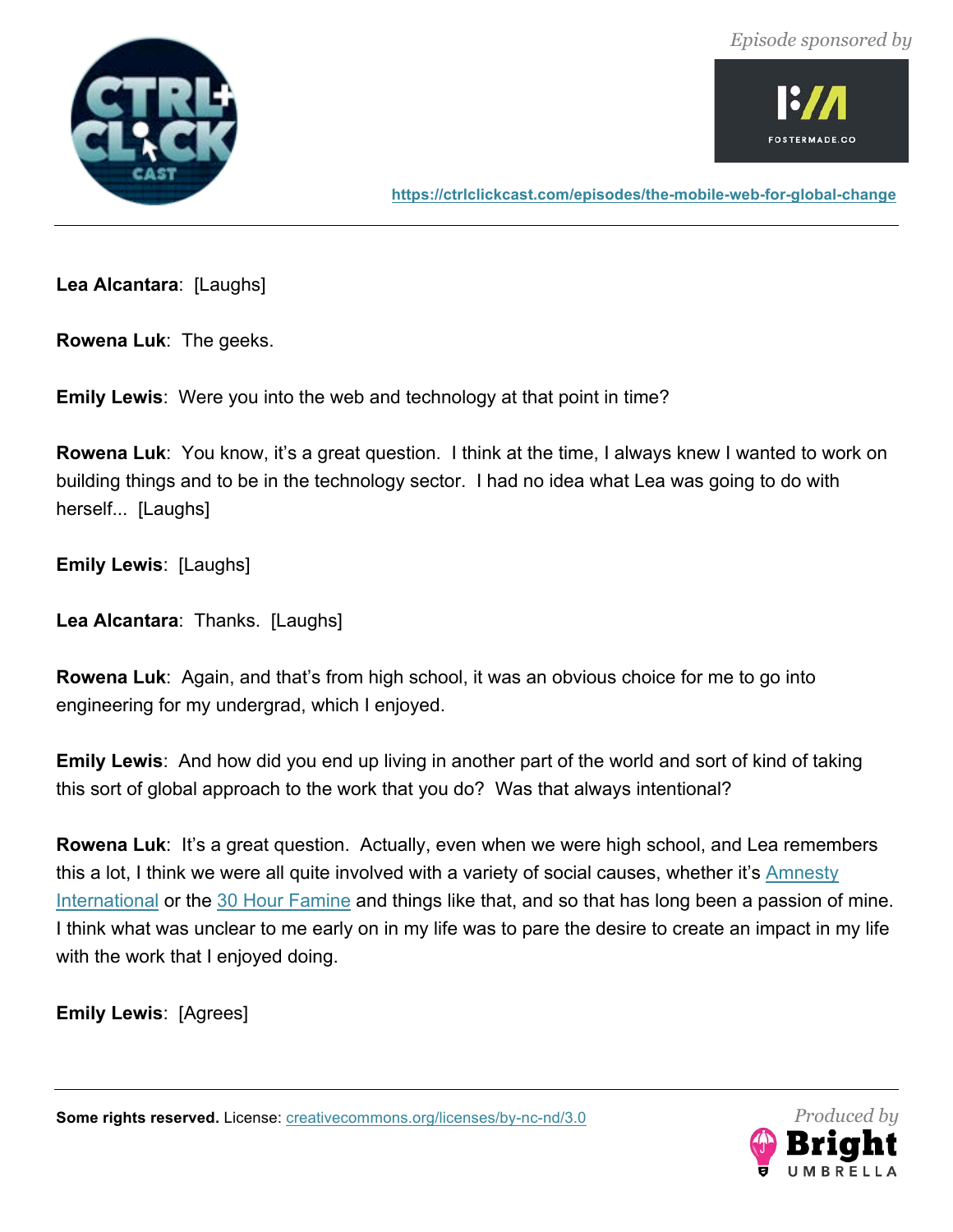



**Rowena Luk**: So I knew from a skills perspective and from an interest perspective that I wanted to be working in technology and I always figured that the social good stuff, which is be volunteering on the side or like on the weekends as many people do, it was really when I went to grad school where I really had the exposure to a much broader sense of what I could do with technology. So I did my graduate studies in Berkeley, California, which was a great area that brought together a lot of different disciplines, and I think for the first time, it was when I was really asked to think outside of the box in terms of what can I do with technology, what do I want to do with the skills that I had acquired in my undergrad.

**Lea Alcantara**: So before we talk about those particular skills or the technology, let's talk about the social causes. What social causes mean the most to you?

**Rowena Luk**: So interestingly enough, you'd think I would say health since I work in a health organization, but I would actually say for me it's about empowerment. So myself, I feel like I'm quite fortunate having grown up in a middle class family in Canada, having the education and the opportunities that I wanted, and what I find most uplifting is the opportunity to give others the chance to rise to their potential.

# **Emily Lewis**: [Agrees]

**Rowena Luk**: And so the kinds of organizations that I love to work with and the kinds of causes that I love to support are ones where individuals or communities get the resources that they need to set their own destiny or to rise up.

**Emily Lewis**: [Agrees]

**Rowena Luk**: So for example, whether it's empowerment or education or healthcare or technology, these I see as different tools or enablers that would allow people, regardless of how poor they are or

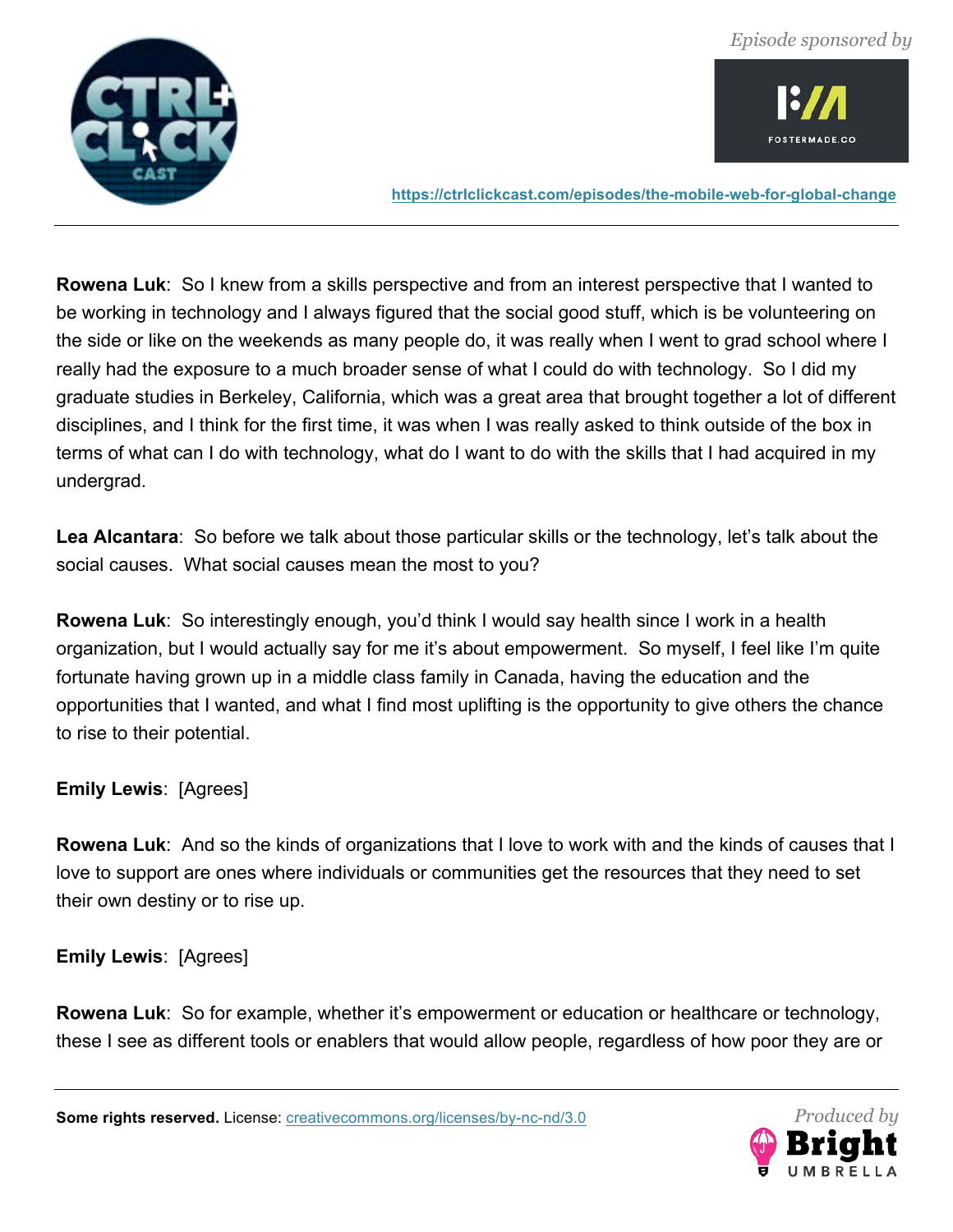

**FOSTERMADE.CO** 

**https://ctrlclickcast.com/episodes/the-mobile-web-for-global-change**

what regions of the world they come from or what disadvantages they might have been born with, to rise about that. And it's that general ability to be able to reach out to some of these underserved communities and give them some of the things, the opportunities that we take for granted, which is the most motivating to me.

**Emily Lewis**: Yeah. I love that. I feel like in a lot of ways, I feel that way particularly about education.

# **Lea Alcantara**: [Agrees]

**Emily Lewis**: And I think that's probably where Lea and I probably found the most common ground outside of work, although we've been able to make supporting education a part of our work, which makes it much more satisfying, but it's that same idea that education empowers people. It gives people opportunity to do more, to learn more, to see the world differently and view themselves and their communities differently, so I totally got that.

**Rowena Luk**: And then the other thing as well that I think is quite interesting to unpack is that when you look at the arc of developments, different experiments, I would say that the aid sector has run where they tried to invest wholeheartedly in education, on governance, on healthcare, on microfinance. It's never just one thing and that helps to move a country or society forward.

**Emily Lewis**: [Agrees]

**Lea Alcantara**: [Agrees]

**Rowena Luk**: And that's tricky on the one hand.

**Lea Alcantara**: Right.

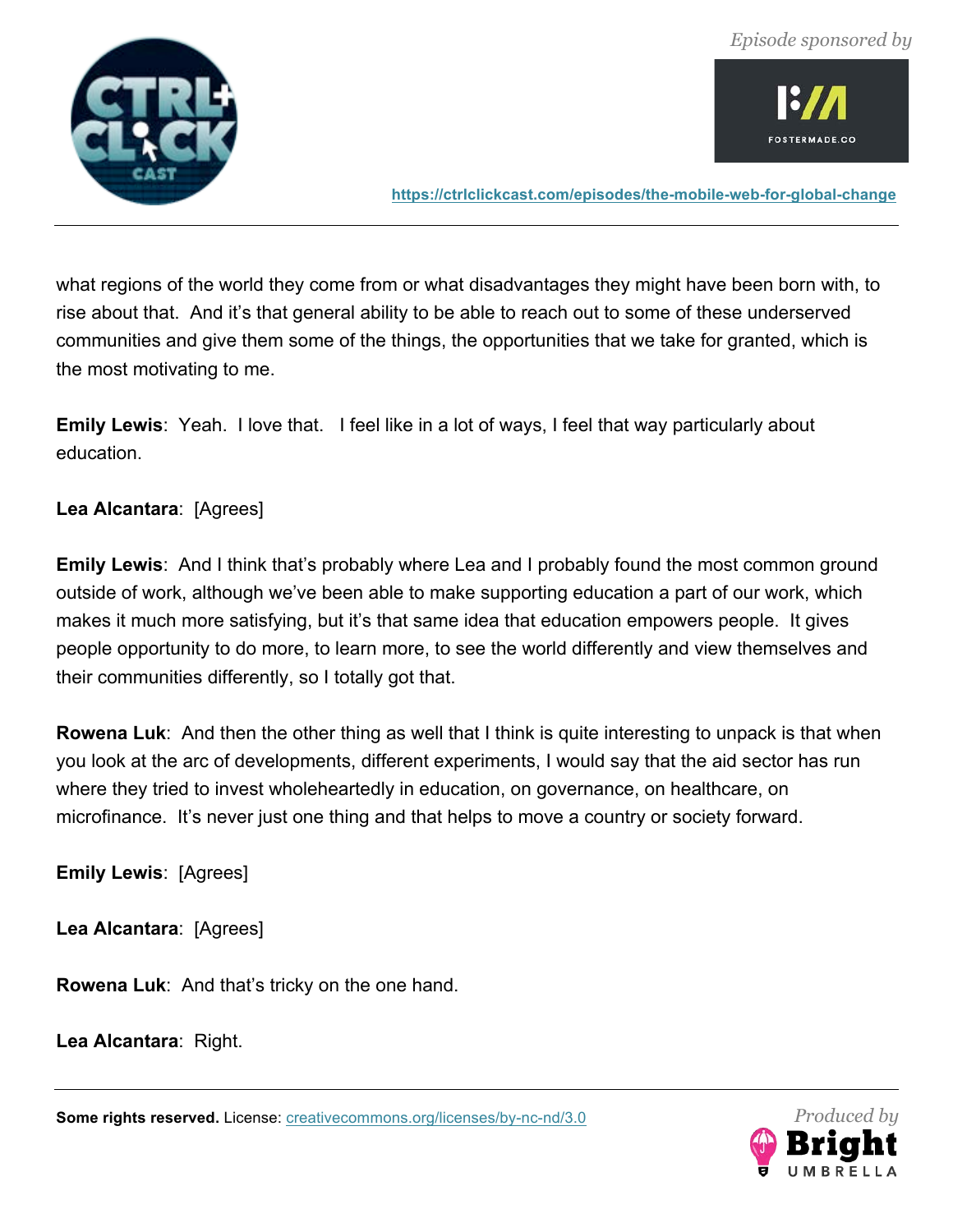

OSTERMADE.CO

**https://ctrlclickcast.com/episodes/the-mobile-web-for-global-change**

**Rowena Luk**: And that with any intervention, you've got to be thinking about all the different aspects of what you're doing and how it affects the community. But one other hand, I think it can be quite motivating for those of us with many different interests because we know that the way that we pushed communities and societies forward is not going to be one thing, it's going to be many things, and so whatever it is that our skills we can bring to the table on whatever sector we believe we can have the most impact, I think there's a space for all those different pieces to come together to have the overall impact that we're trying to have.

**Lea Alcantara**: So I'm curious to dive deeper in regards to that. You mentioned how tricky it is when you're trying to help these particular underserved communities. How do you think technology has changed the way NGOs operate and deploy these particular missions positively and negatively?

**Rowena Luk**: I think in the era that we live in today, technology is so ubiquitous. Wherever you, even if you're a field worker or even if you're a teacher or whatever else, you're always getting asked for information for connection, for communication and coordination, and technology is so big and sensitive a fabric of a lot of the development and work that we do that everybody needs to be somewhat proficient in that so that they can provide visibility into what they're doing to a funder so that they can work effectively together as teams.

In terms of positive impacts that technology has had, one of the aspects that I find motivating and core even to the work that we do is the way that it connects people across vast distances or huge disparities and whatnot with the ability to capture people's stories and to be able to share them on the internet to be able to talk to each other more fluidly. There's an opportunity there for more transparency and more accountability between funders and between beneficiaries and between someone in Texas who's donating money to someone in Mali who's supposed to be the recipient of that.

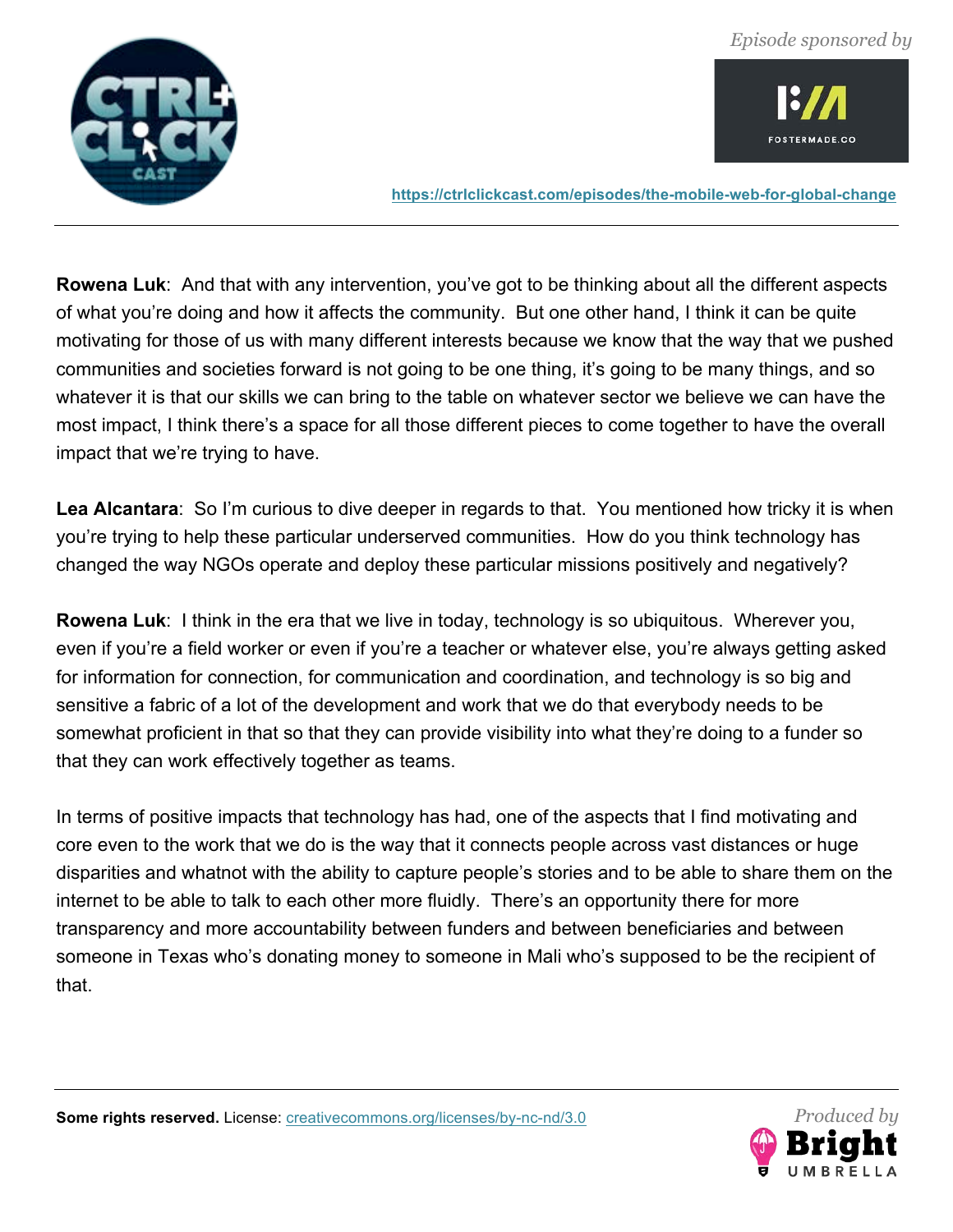



The other aspect of it as well is with regards to the communication piece, the engagement with the public, now we're at an era where people can be so much on the frontlines that they're having WhatsApp conversations with beneficiaries or is directly sending \$20 to that man in that village in that hut in Kenya or something like that, and that I think is important in terms of evolving our social consciousness as a society.

# **Emily Lewis**: [Agrees]

**Rowena Luk**: So definitely from a positive change perspective, those are two trends that have been important. From a negative side, I would say that there's a fair amount of emphasis and focus on technology for technology's sake.

**Emily Lewis**: [Agrees]

**Lea Alcantara**: [Agrees]

**Emily Lewis**: Yeah.

#### *Timestamp: 00:10:00*

**Rowena Luk**: Yeah, that's a tricky piece to deal with. So we end up running into a lot of projects that, for whatever reasons, like innovation is a sideline and so they'll throw in, "Here's a tool that doesn't really make sense and no one is going to use it, but we'll build it anyways and see what happens." [Laughs]

**Emily Lewis**: [Laughs]

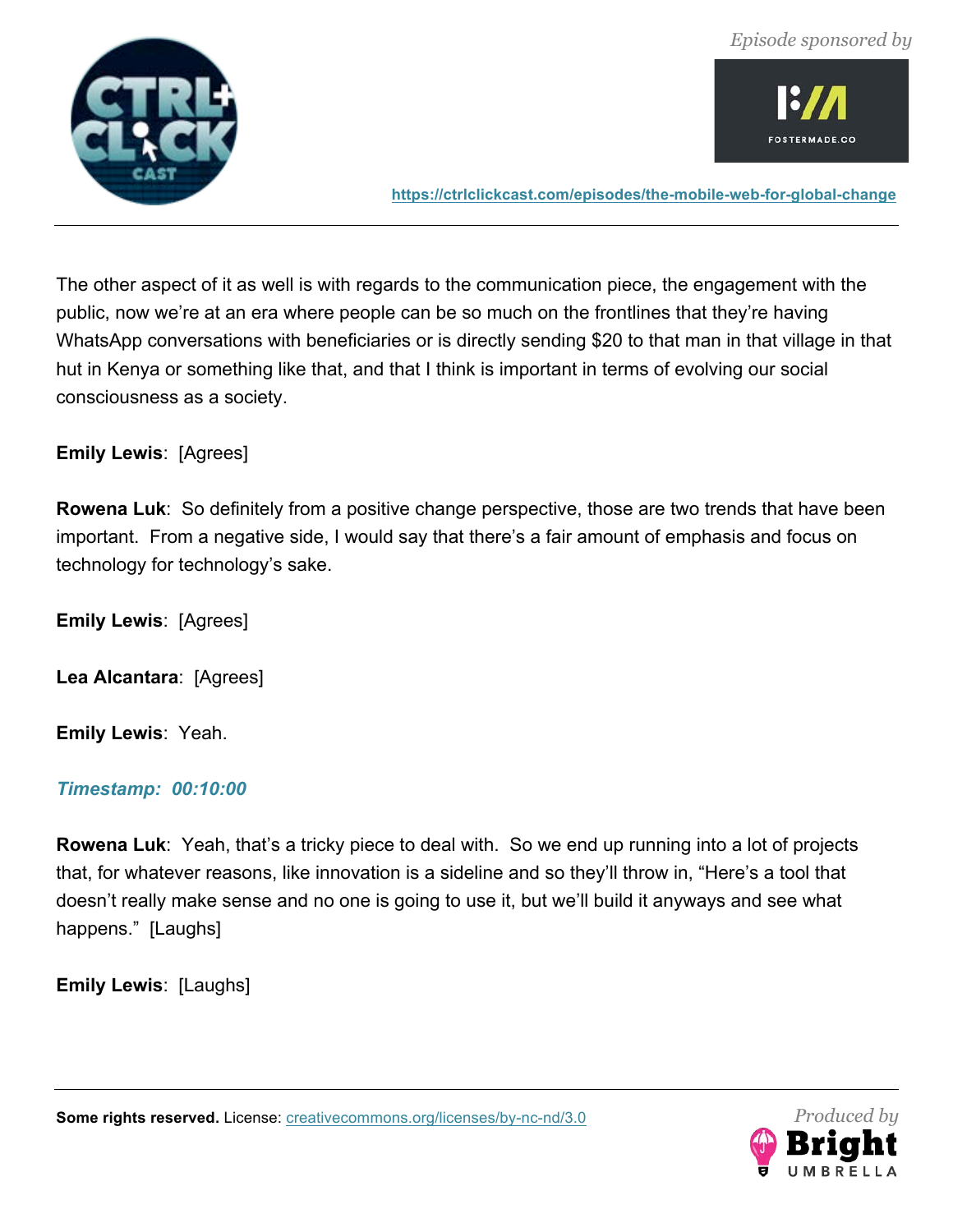

OSTERMADE.CO

**https://ctrlclickcast.com/episodes/the-mobile-web-for-global-change**

**Rowena Luk**: Or like, "Everybody has a Twitter account, so we should get a Twitter account, too, but we're not going to put any good content on it and it's just going to be noise in the ether and things like that." [Laughs]

**Emily Lewis**: [Laughs]

**Rowena Luk**: And I think really it's about remembering that technology is an enabler. One way we describe of it is technology is an amplifier of human intention and you need that human piece underneath. You need that raw content or raw meaning of the message that you're trying to get across in order for it to be valuable and not just chatter.

**Emily Lewis**: And Rowena, could you take a moment for our listeners who may not understand or know what an NGO is? What is it and what are their purposes?

**Rowena Luk**: I'm sorry about that. So an NGO is a non-governmental organization. It's a blanket term that covers all the charities that we might know of; World Vision, Oxfam, et cetera, et cetera. And it also covers some middle ground organizations that might not full have charitable status, but are very worthwhile community organizations or church clubs and things like that.

**Emily Lewis**: So it's just a term. Is it like a status, like a nonprofit status that an organization can have or it's just a term?

**Rowena Luk**: I'm not sure how it matches to the system in America. It is a term that includes a variety of different organizations including charities and nonprofits, and I think that's extensive.

**Emily Lewis**: [Agrees]

**Rowena Luk**: So all charities and nonprofits are what I'm referring to when I refer to NGOs.

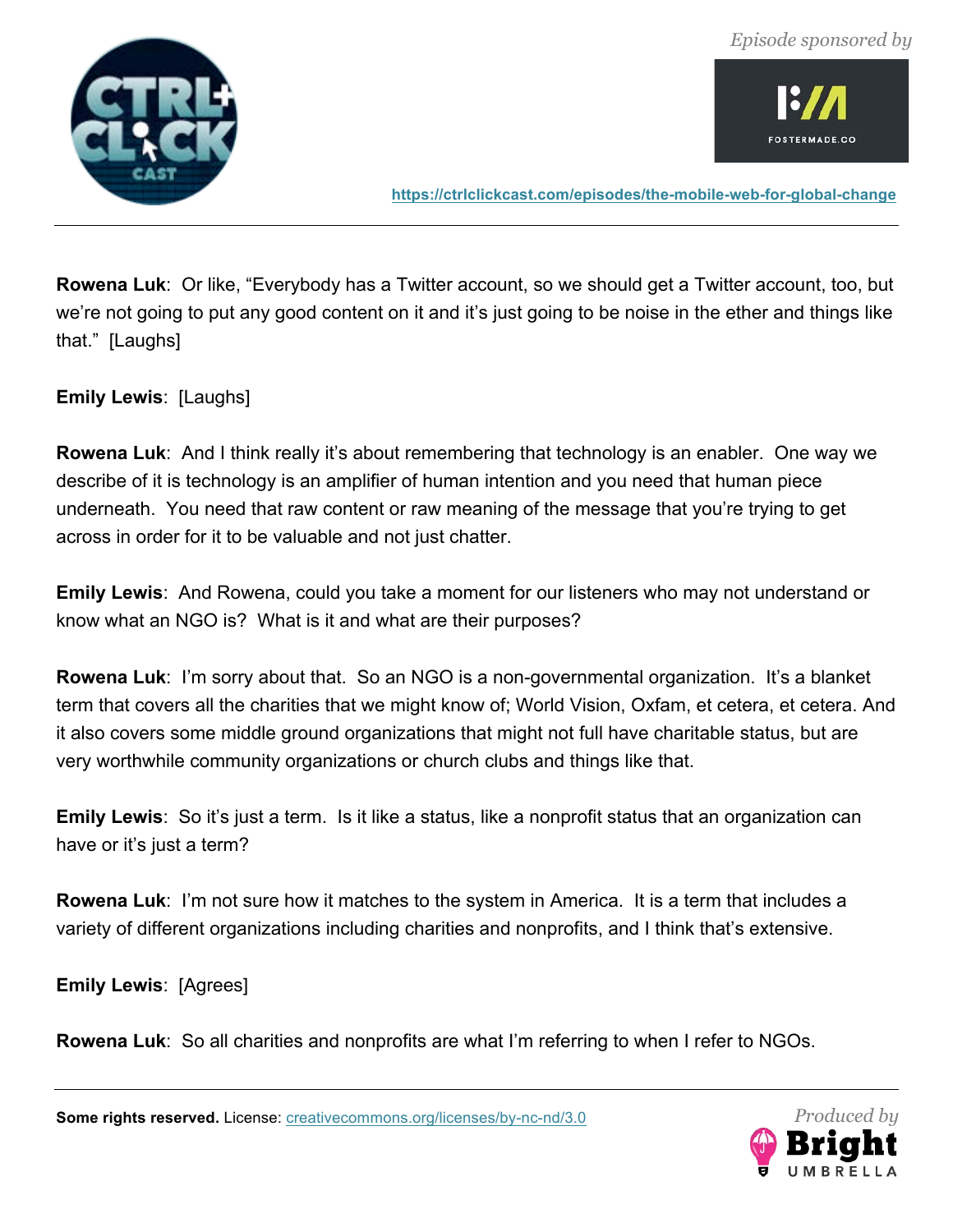

**FOSTERMADE.CO** 

**https://ctrlclickcast.com/episodes/the-mobile-web-for-global-change**

**Emily Lewis**: And when you mentioned the technology being this opportunity to sort of connect people and you were describing, like you said, like someone in Texas trying to donate to someone in Africa. Does that mean that the technology is not just for the workers who are part of NGO, but also the communities themselves that are being affected, that they also are having access to this technology themselves or is it through the NGO that they had the access to technology?

**Rowena Luk**: Absolutely, so it comes in a variety of different factors and so there's one aspect of it, which is how charity as nonprofits use it internally for their operations. The part of it that's my organization, Dimagi, is deeply involved in is about working with the communities and empowering the communities with this technology and then there are lots of other different organizations in that space as well. For us, for example, the work that we do involves building mobile applications that community-based volunteers can use to track who in their community is pregnant, who has HIV, to provide counseling, to help them keep track of their medication, what dosage and what period as well as provide key linkages to the formal health system.

# **Emily Lewis**: [Agrees]

**Rowena Luk**: There are also other organizations that are doing really, really fascinating work so that are direct to beneficiary. So Kiva, for example, you can send a mobile money payment directly to the beneficiary and continue to have a dialogue with them after that payment has happened.

**Emily Lewis**: Without the organization being like the intermediary?

**Rowena Luk**: The organization does some coordination, but it is in order to just like connect the individuals. But yes, as an individual, you can connect directly with someone in Kenya or in Tanzania and exchange with them over these messaging platforms, which is pretty cool.

**Emily Lewis**: [Agrees]

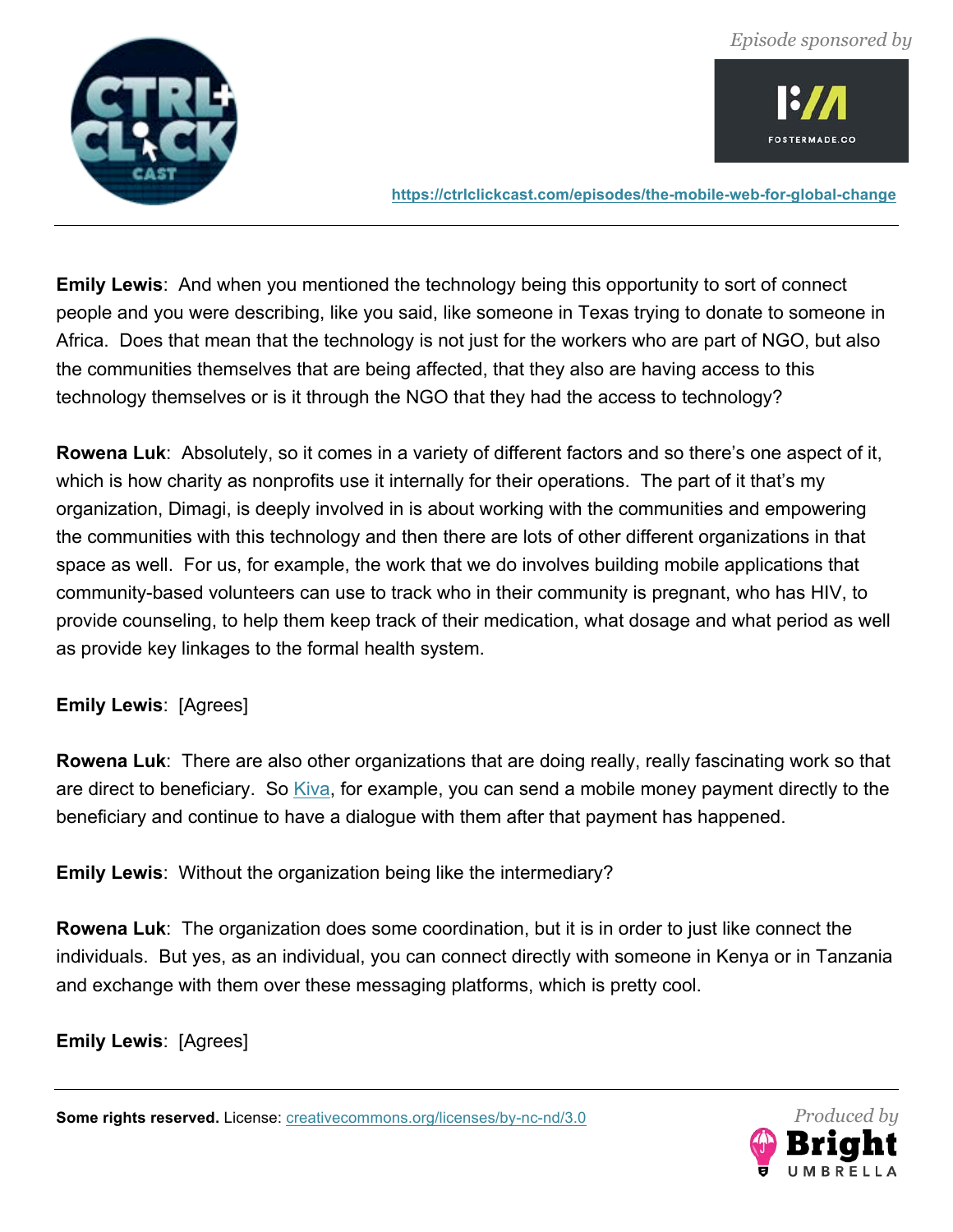



**Rowena Luk**: And then the other one I'll mention is based out of Boston, there's an organization called GiveDirectly, which has this hypothesis around, "If we can just find the poorest communities and just send them a certain amount of money directly and skip over this whole aid industry, maybe that will be just as effective as working with some of these charities or whatnot."

#### **Emily Lewis**: [Agrees]

**Rowena Luk**: It's run by a bunch of economists and they've had some really good results and they used mobile technology in order to connect the donors directly to the beneficiaries and the communities.

# **Emily Lewis**: [Agrees]

**Lea Alcantara**: So that's so fascinating. You've mentioned a couple of examples where mobile technology is really impactful, but can you talk about it a little bit more generally. Why is mobile technology and mobile apps, in particular, so important for this type of global change?

**Rowena Luk**: So what's really interesting about mobile technology and how it evolved is that it appeared and was popularized in the West because of convenience, because of luxury, et cetera. In Sub-Saharan Africa, the same attributes that it was built originally with the built-in power supply, the mobility of it, the lack of a connection to a landline, all those pieces are essential in the most rural and the most underserved parts of the world. So most of the communities that we work with are villagers in a remote part of Niger, Burkina Faso, where they do not have power, they don't have electricity, they don't have running water, but even with all that situation as it is, somehow the cell towers are there. [Laughs]

**Emily Lewis**: [Laughs]

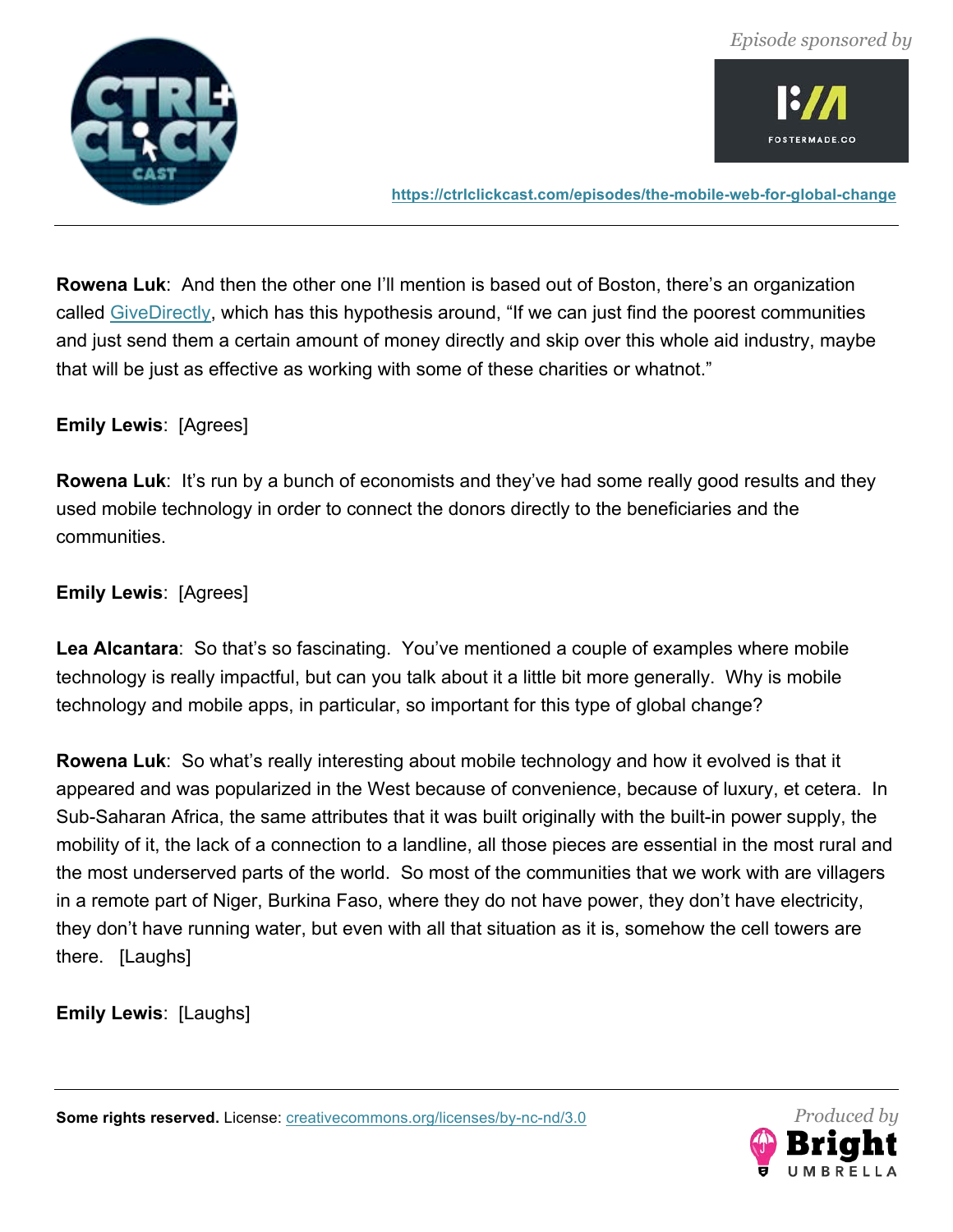



**Lea Alcantara**: Cool. [Laughs]

**Rowena Luk**: It's remarkable how that happens, but I guess it speaks to the importance of human connection or something. Like for whatever reason, the connectivity is there and the fact that you have these devices with their built-in battery, built-in connectivity means that they can use them anywhere and then come back to a central area once in a while to charge it up or to get some credit and whatnot, and so the reason for me that mobile technology is so essential is that for much of the world, it is the frontline of the 21<sup>st</sup> century. It's the only thing that can reach and work in these villages after radio and you can imagine the ways in which mobile phones have changed our lives. Imagine what it could do for a health worker who has only been able to have access to paper up until now.

**Emily Lewis**: And I would imagine or I'm guessing that that reality of having the information that a field worker, for example, may be gathering, having it already in a digital format versus paper and then being able to more quickly get that data to wherever it needs to go. Does that mean change can happen faster now?

**Rowena Luk**: Absolutely, absolutely. So anything from a person with HIV showing up at a clinic and that clinic being able to find their previous record instead of redoing all the diagnoses and getting the medication wrong, which happens a fair amount, to being able to communicate and get results of lab diagnostics so much faster. For example, there's one project we worked on in Zambia for the diagnosis of whether a child has HIV and traditionally with like the paper basis, it would take two months to take the blood sample and send it to the other side of the country to get the results and then have that come all the way back.

**Emily Lewis**: Wow.

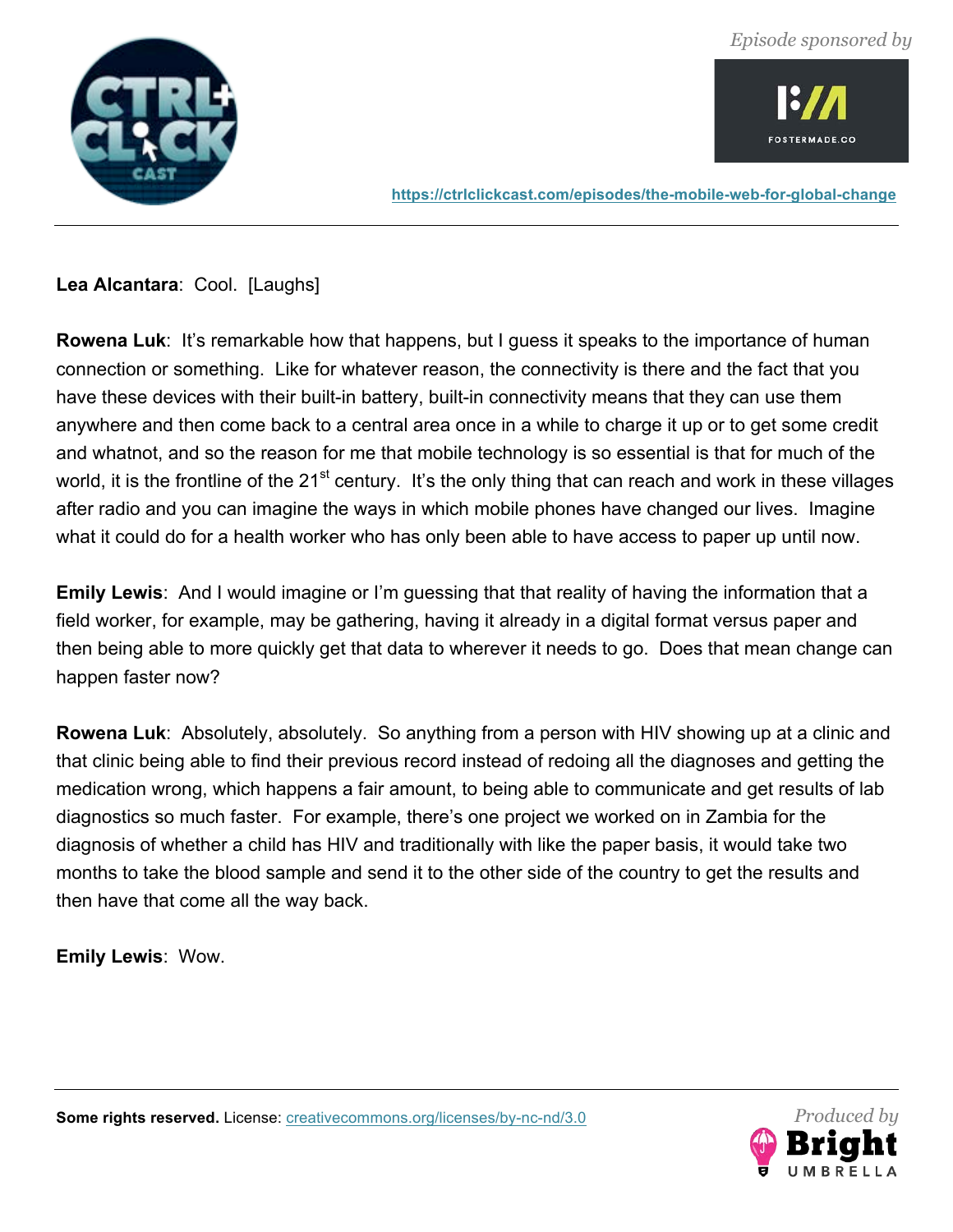



**Rowena Luk**: And then after we introduced this system to communicate the same results over SMS, there is still some processing that needs to happen, but we were able to move that down to two weeks, and it might not seem so big of a difference, two weeks to two months.

**Lea Alcantara**: Wow, two weeks.

**Rowena Luk**: But it makes a huge difference if you're wondering, "Should this child start taking this incredibly expensive, but also lifesaving medication like now or six weeks from now?" It can make a huge difference in the quality of their lives.

**Emily Lewis**: I'm curious, have you seen in the time that you've been working in this field that sort of combined technology with health and/or social programs? Do you see that when a single program like, let's just say the one word, a community is being monitored for AIDS and trying to get them the right medicine? So if something is successful there, let's say using and sending diagnostic information over SMS, does that mean that the organizations that are all sort of working together within these communities then take that idea and apply it to some new place? Is there this sort of evolution of success within where the technology touches that allows new programs to pop up or to evolve? So is it kind of like a chain reaction that way or does it stay siloed within an organization that's found success?

**Rowena Luk**: I would say yes and no, a little bit of both. [Laughs] So what has happened and what is fascinating to see unfold is that today it is a given that these tools are necessary to make these community health and primary health programs work, and so you'd definitely see a program that started of giving certain health workers phones to manage malaria is being expanded to HI|V, to maternal care, to newborn care, et cetera, et cetera, and you do see that momentum and that uptick across multiple programs and multiple geographies across the continent I think in most of the countries in Sub-Saharan Africa. They're using phones for, one, in often multiple dimensions of healthcare delivery.

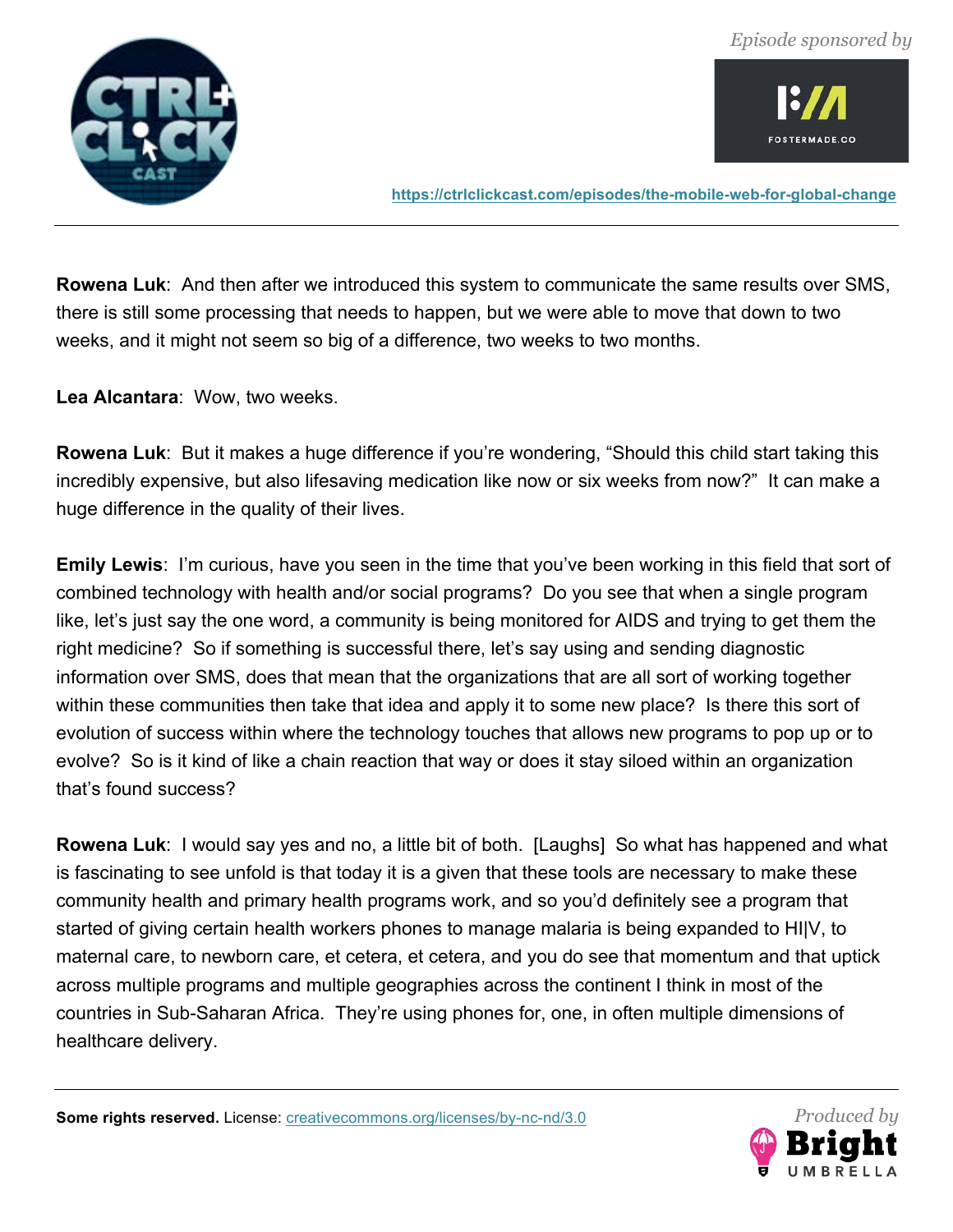



What is not happening is more of these actors working together instead of. So I think one common thing that happen is you have a healthcare worker in Malawi who gets a phone and some software for family planning and then three months later, gets another phone for commodity management.

**Emily Lewis**: Oh.

**Lea Alcantara**: [Agrees]

**Rowena Luk**: And a year later, get another phone for whatever, their newborn care. [Laughs] And they're obviously not incentive to highlight the fact that they're getting multiple phones, but it does create a lot of duplication and it makes certain things about sustainability of these programs not as evident as they would be if these programs worked together to leverage the same hardware to build upon their successes to expand upon existing programs.

**Emily Lewis**: [Agrees]

# *Timestamp: 00:20:11*

**Lea Alcantara**: So I find that interesting because in the web, we have all these micro projects going on all at the same time and what developers tend to do is just open up their API or open source their software, therefore, if there is another programmer that wants to utilize what already worked, they can just work on that and continue forward. Does that also happen in your particular sector as well because it sounds like it's…

**Rowena Luk**: It does.

**Lea Alcantara**: Okay.

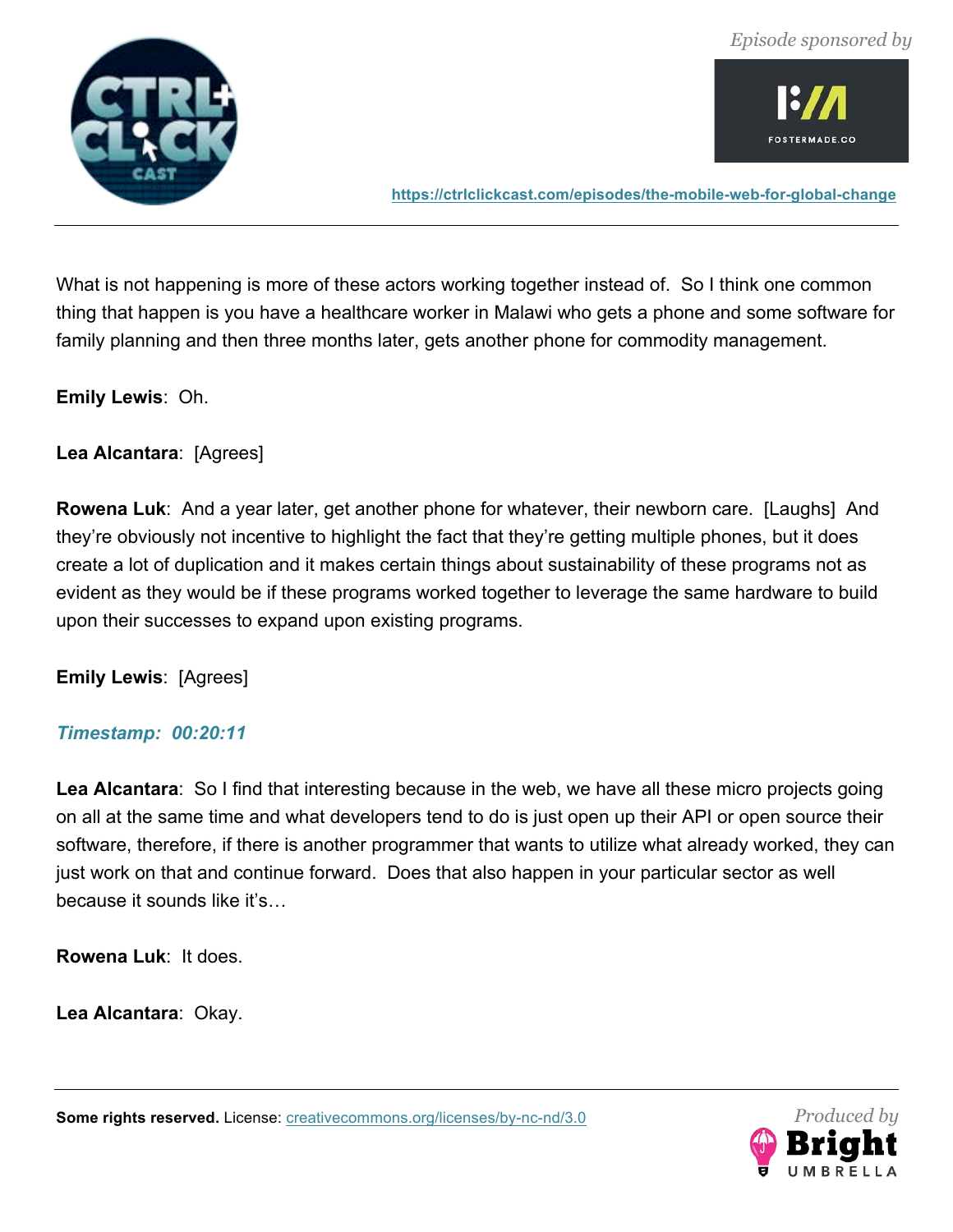

**FOSTERMADE.CO** 

**https://ctrlclickcast.com/episodes/the-mobile-web-for-global-change**

**Rowena Luk**: It does. Actually, both the United Nations as well as USAID and US government are strong proponents of the open source approach. So everything we built is open source and a lot of the other tools that we recommend are also open source. What creates the additional need for that kind of approach in the development space is that by and large it's about all these countries trying to invest resources to strengthen an underserved country, but at the end of the day, it's up to that country itself to push its way forward, like it needs to have ownership. It needs to be able to adapt and maintain the tools that have been introduced. Otherwise, we haven't done anything if they aren't able to do that.

**Emily Lewis**: [Agrees]

**Rowena Luk**: And so open source is also a big part of the sustainability plan whereby a lot of these programs come in, do their interventions and then leave and hoped to build the capacity within the countries to empower that country so that they carry forward these programs.

**Emily Lewis**: And you've mentioned phones a number of times. I'm curious, are phones like the predominant device or do you see use of things like iPads, touch screen devices?

**Rowena Luk**: Actually, this is from the recent GSMA, which is the GSM Association's report on mobile technology in Africa. There are more mobile phones than there are toilets in Africa. [Laughs]

**Emily Lewis**: Wow! [Laughs]

**Lea Alcantara**: Whoa! [Laughs]

**Emily Lewis**: Wow.

**Lea Alcantara**: Wow!

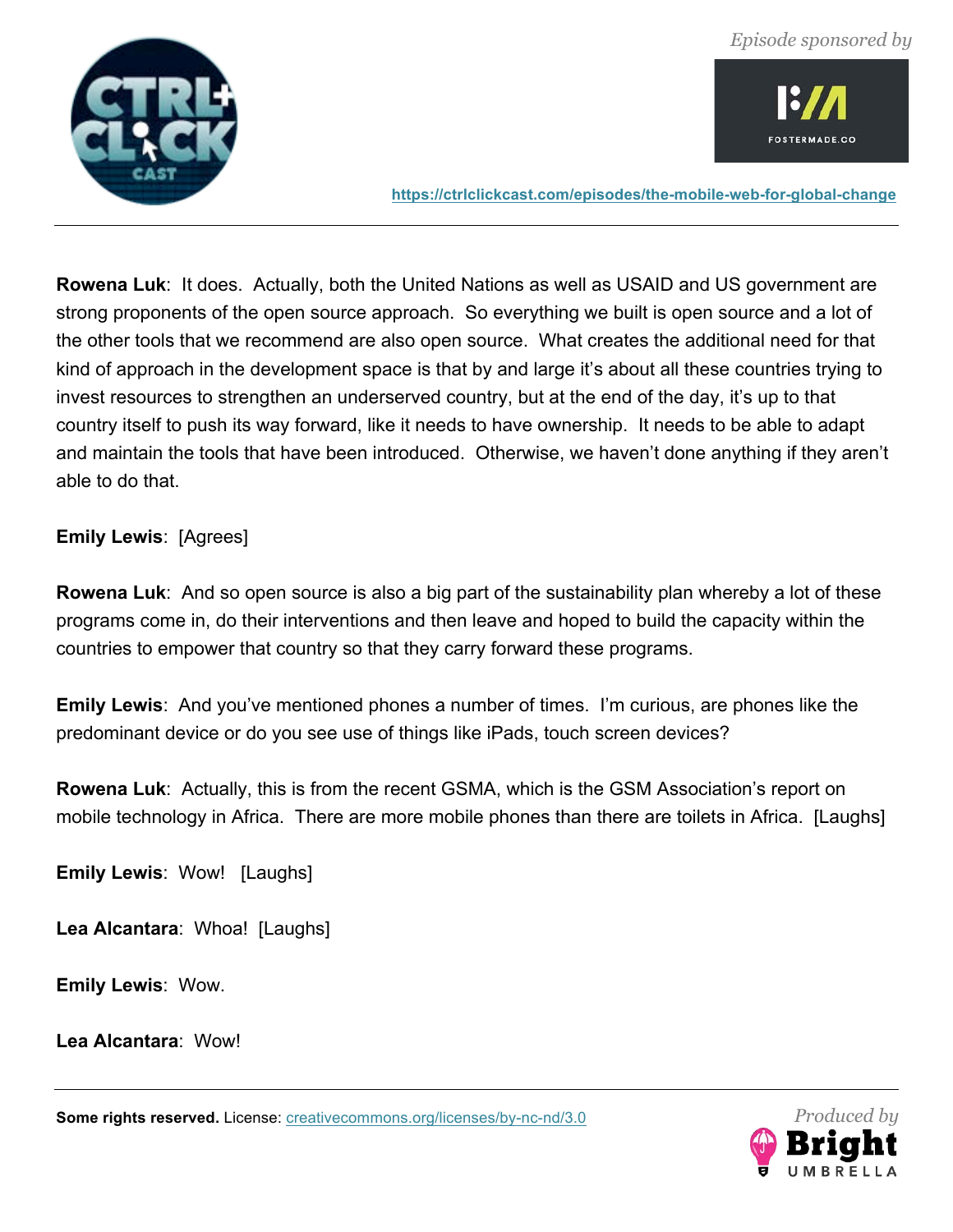



**Rowena Luk**: So there's an uptick on the phone side, and the other fascinating thing to see from that report is the rise and predominance of smartphones.

#### **Lea Alcantara**: [Agrees]

**Rowena Luk**: We're actually at a tipping point now where there are as many smartphones as there are feature phones and the smartphones are rising the feature phones are dropping. So that's a revolution in and of itself that's going to happen. So that's the kind of layout in terms of the phone space and then in more of the central hospital areas and administrations and whatnot, they tend to use computers and laptops. The Apple products do not have a good support network or supply chain system setup in Sub-Saharan Africa.

#### **Emily Lewis**: [Agrees]

**Rowena Luk**: I think the market is intentionally a bit more high-end than most of the market there, so really it's Android that's leading the market in Sub-Saharan Africa.

**Emily Lewis**: Right.

**Rowena Luk**: I don't think I've ever run into an iPhone in the field apart from in the hands of an air worker. [Laughs]

**Lea Alcantara**: Oh, wow.

**Emily Lewis**: [Laughs] And you've mentioned a couple of times mobile apps. Can you talk a little bit about how you lead your team as they develop these sorts of services, like what your process looks like? Is it something that there's a need and then the team gets together to kind of brainstorm how to

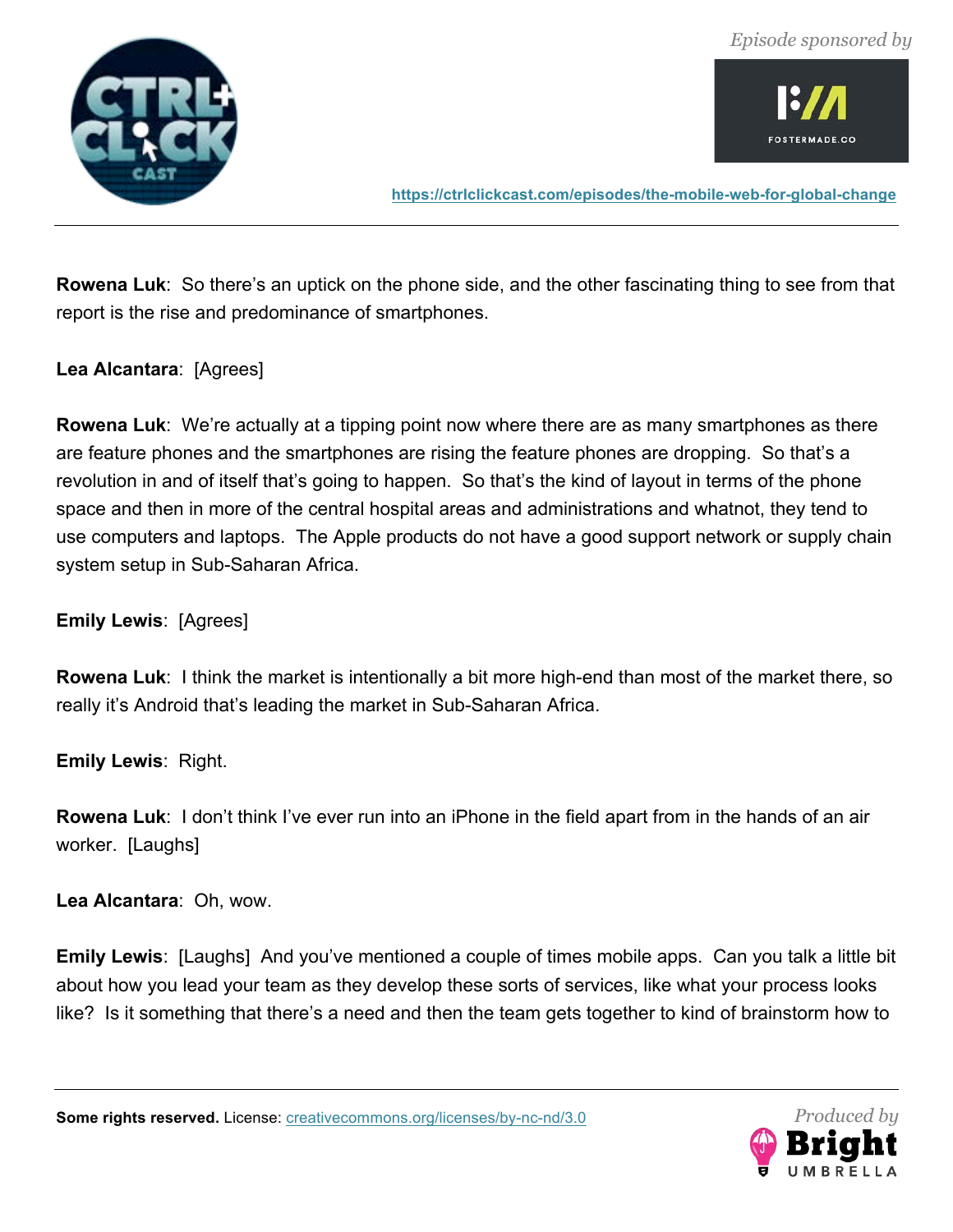

**FOSTERMADE.CO** 

**https://ctrlclickcast.com/episodes/the-mobile-web-for-global-change**

solve it or is the solution already present and you just have to build the technology to support the solution that field work has uncovered?

**Rowena Luk**: So I think as a lot of us in the technology industry have seen and has demonstrated, there's always that gap between the needs and the solution, and that's where the importance of design comes in. What's relevant about the areas that we work in in a lot of these countries is that there's no shortage, but needs, like they're all around you.

#### **Emily Lewis**: Right.

**Rowena Luk**: And some of the project experiences I've had, they talk a lot about manufacturing need or discovering the next big thing and/or like creating new markets and it's definitely true in these environments. But we don't need to do that, the needs are there.

# **Emily Lewis**: Right.

**Rowena Luk**: In terms of how we work in these countries to create technology that is effective, so my team is actually not composed of any software developers. It's a mix of a variety of different development folks, people with the health background or education background or various policy backgrounds and whatnot, and what we do when we work with a country or an organization is we work with them side by side to help them to make sure they've fully identified and documented their needs to present a variety of solutions and then to test and to iterate what products.

# **Emily Lewis**: [Agrees]

**Rowena Luk**: So our platform, you can think of it as a tool for building mobile applications, so it's highly customizable and similar to Salesforce or SAP.

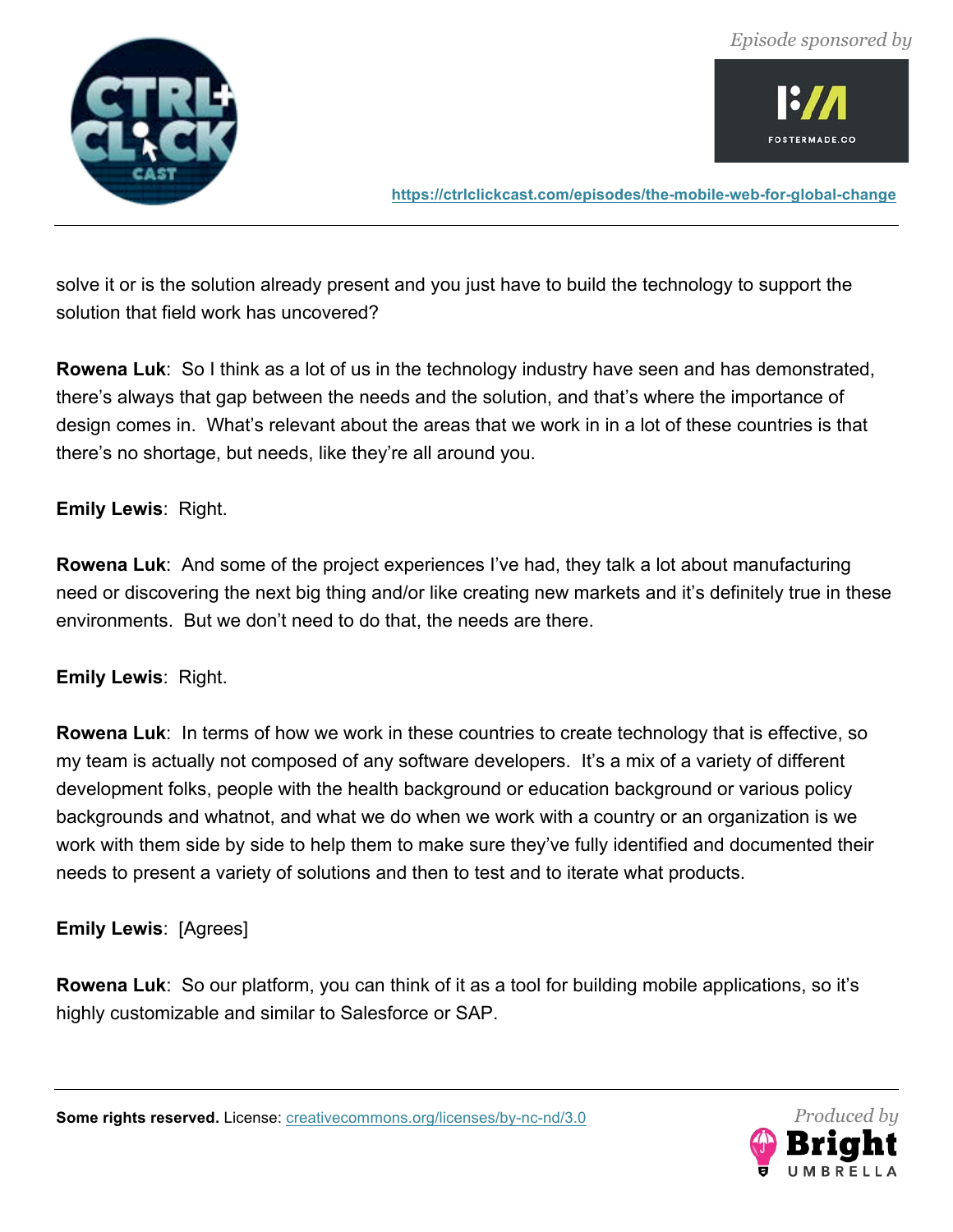



**Emily Lewis**: [Agrees]

**Rowena Luk**: And so a big part of our development approach is making sure that we can iterate it in the field with the health workers themselves so that we know when we deploy something, that it has been validated through actual usage in the clinics and in the communities. This is particularly acute given that a lot of times there's a pretty significant gap between the decision makers and the end users.

**Emily Lewis**: [Agrees]

**Lea Alcantara**: [Agrees]

**Rowena Luk**: It's not uncommon for us to, you know. We work with a government, I won't name it, that invested a fair amount of money in building out a printer integration, so they could print out all these medical reports and then when we field tested it in the clinics, every single clinic said, "We don't have power. With the printers, it's great that you have this software, but we're never going to use it." It's great for us to get that feedback.

**Emily Lewis:** I love what you're describing. It seems a bit different than how we may think of our own user testing when we're developing like websites and stuff because, I don't know, it seems to lack that, "Oh, I don't know the infield part of it that you're describing, like the really practical put it to the test thing. I mean, user experience testing or user testing on the web, it's someone sitting behind the computer and potentially going through the paces of a website or an app, and I like what you're describing. It's so much more hands on. It sounded so much more practical and I'm curious with the people on team or with your company, do developers physically go on site or they work directly like communicating remotely with a person who's using it on site who's the health worker?

**Rowena Luk**: Our team will always go on site.

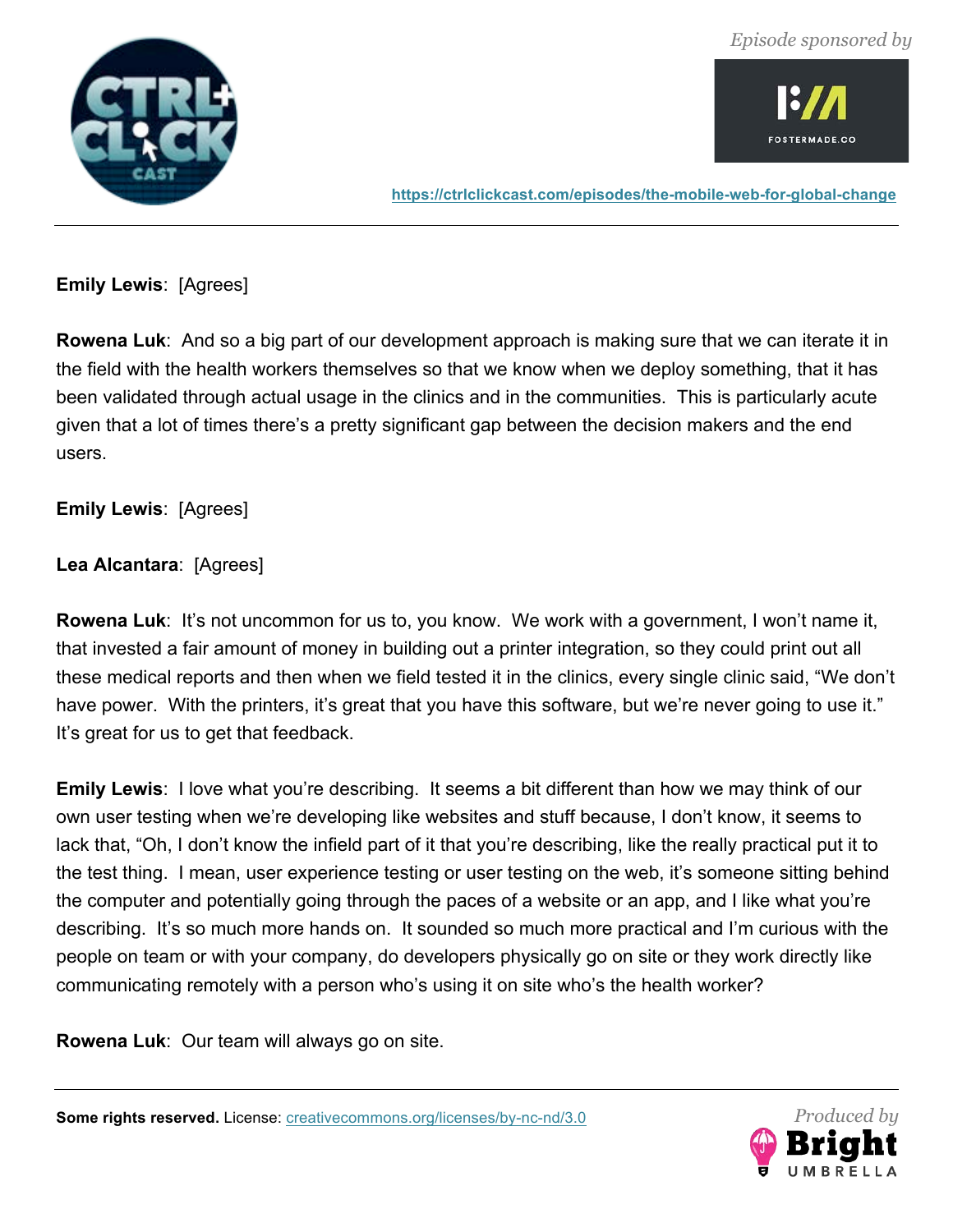



**Emily Lewis**: Oh, that's cool.

**Rowena Luk**: Sometimes they work with a partner and they say, "Well, you know, you've done this in Egypt because you do it in India. We've tested the app, like we should just be able to roll it out. And we know because we've rolled out the same app to 20 different or we've taken one app and tried to replicate it across 20 different countries and we know that in every country, there are some adaptation, some evolution that's required for it to be meaningful because policies and practices and indicators and protocols change so much from one country to the next."

So definitely having that face-to-face interaction with end users is a key part of our design methodology. The other interesting thing that strikes me from your comment about user testing is that I definitely remember or there are definitely lots of aspects of this work that involve making sure the usability and the flow and the interaction that happens with our tools is important or is well done and is smooth. I think one area that maybe is not as well discussed, but is critical in our space is being able to design for the most critical needs. Do you know what I mean?

Like in any given environment like, yes, it is true that patient tracking is an issue. Yes, it is true that accounting is an issue. Yes, it is true that managing your medication. These are all different needs and we need to be able to look at that basket of like 50 different problems that we can solve and make sure that we're solving the right problem because if it is the right problem, then oftentimes, the health workers will be motivated, will make time for it in their workflow, and then we'll come back to it and keep on using it, and that aspect of addressing a real need is more important than the usability tweaks.

**Emily Lewis**: [Agrees]

**Rowena Luk**: Because it means that if there is usability failure, it will come back, like we'll hear about it [laughs] as opposed to a lot of the apps that just kind of fade off and die on their own.

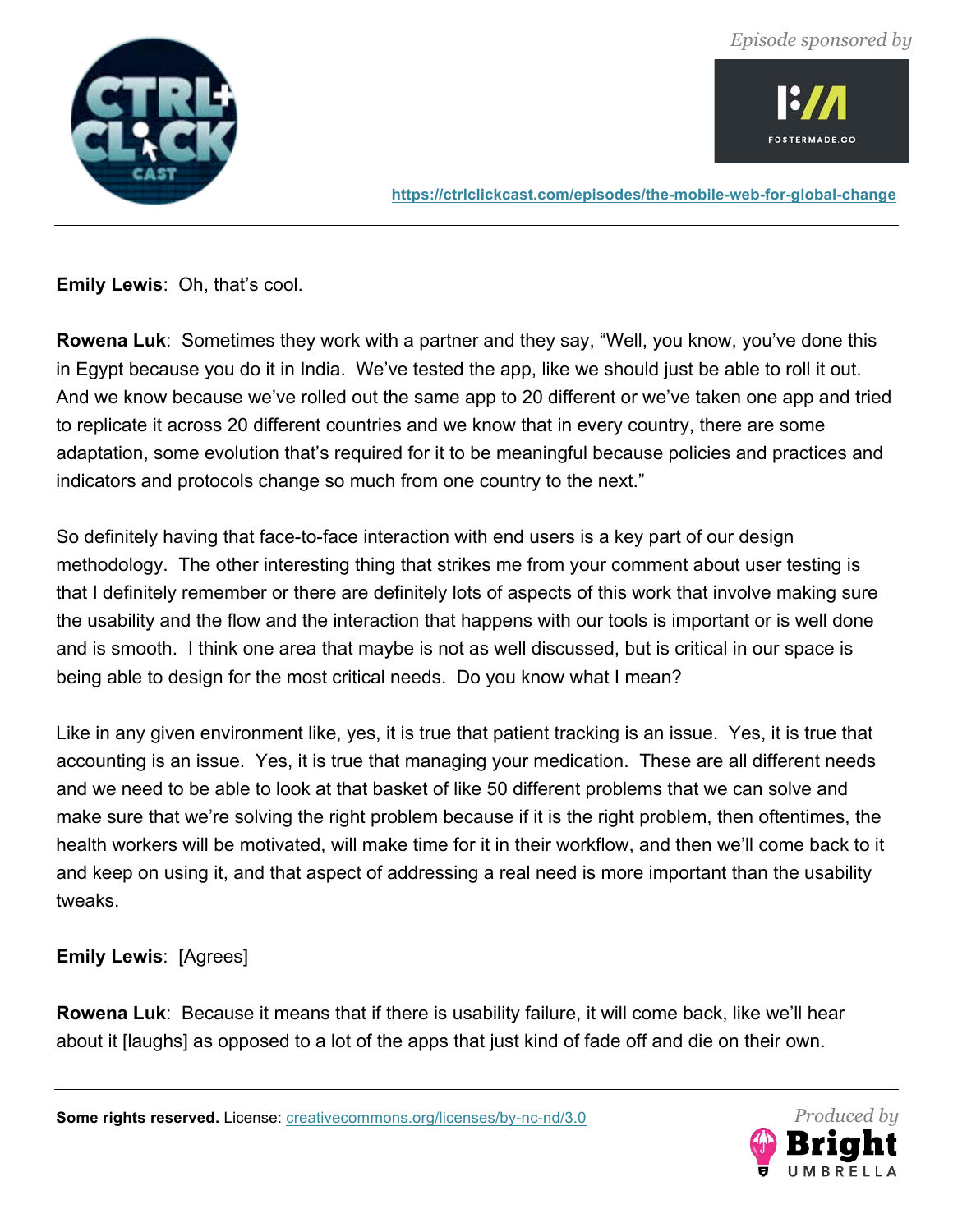



**Emily Lewis**: So how do you identify what that top need is?

**Rowena Luk**: There's a variety of different needs and they come from different sources, and so one of the things that's interesting about this work is walking that line between government priorities between a health worker's needs, working in their community and just knowing what's urgent and the problems that like show up at their front door every day and the funder who often needs to get data about the actual interventions that are happening, and so for us those are three axes that usually come into play for any given project that we do, and that also makes it a bit more complex in just designing a consumer-focused app, for example. In the approach that we take, we try to make sure that we are always meeting at least one high priority need from each of those users because they do all need to come together for the system to work.

# **Emily Lewis**: [Agrees]

# *Timestamp: 00:29:44*

**Lea Alcantara**: Right. Do you know what strikes me? Because Emily and I just finished a series called Demystifying the Web For Clients, and one of the common threads that we tried to impress upon our listeners in each episode was there needs to be a point for why we're even making this website. So don't just throw in some fancy JavaScript library because you want to fiddle with it and it's cool, even discuss their website in acronyms and terms that doesn't make sense to the actual end user or the client. Basically, what you're telling me right here is find the real reason you're doing this work and then make the solution for that as opposed to finding a cool solution and trying to fit it into the problem.

**Rowena Luk**: Absolutely, absolutely.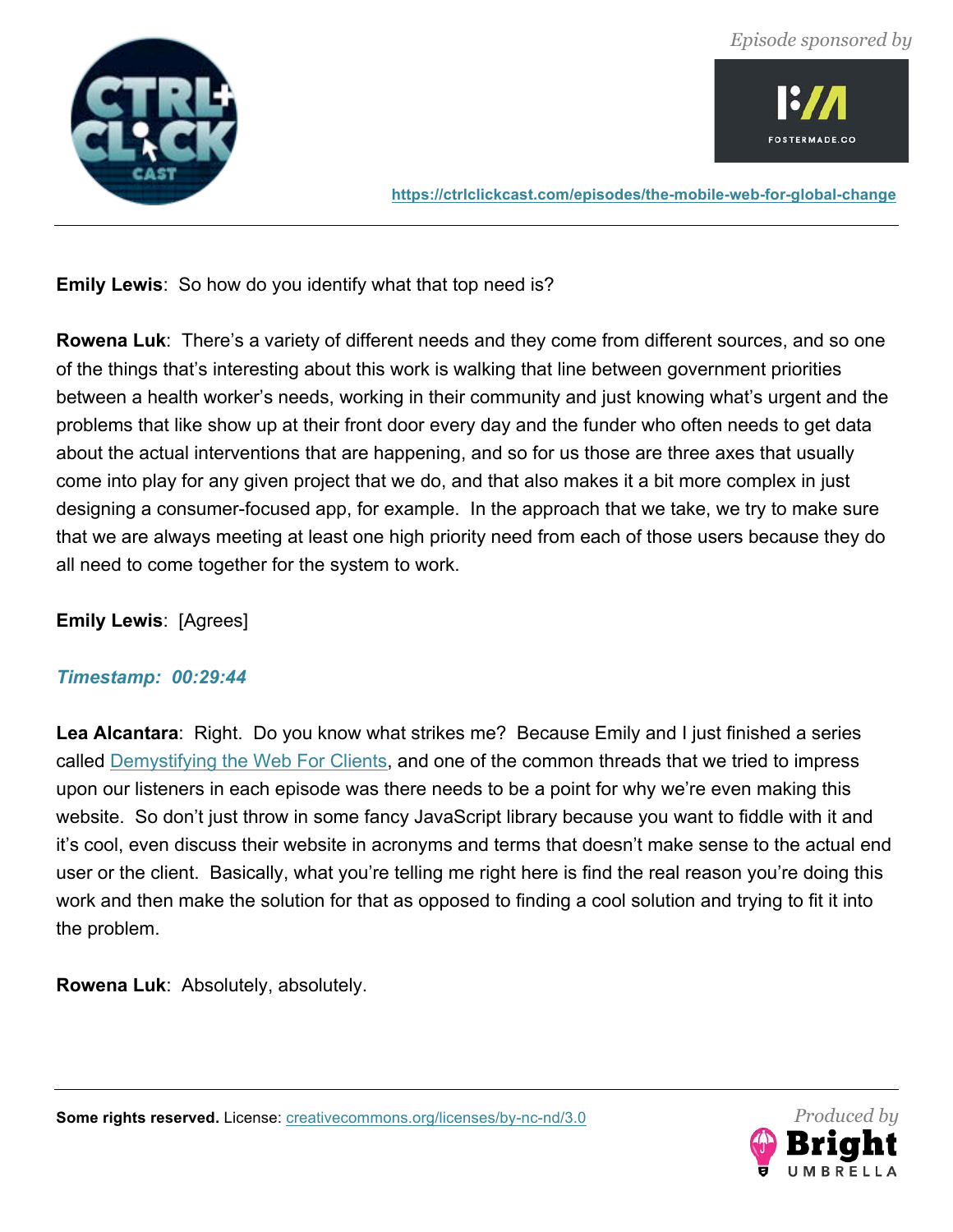



**Emily Lewis**: You mentioned when you were describing the different axes that you have to address, the funder who is often hoping to see some measurement of their investment, I guess. So I'm curious, how were you able to measure whether the tech solutions you're putting into these communities are working? Is there a set amount of time that you give something in the field, six months or a year or is it much shorter than that for more rapid iteration?

**Rowena Luk**: It's a great question. We actually just completed a survey of ten other impact organizations to try to understand across the industry how come we most effectively measure impact. It's a hard question and I think we were surprised to learn that we were doing pretty well since it is such a fuzzy and nebulous thing to measure. [Laughs]

**Emily Lewis**: [Laughs]

**Lea Alcantara**: [Laughs]

**Rowena Luk**: There are a few different ways of looking at it. I think one key piece of it is the research. In the same way that we have evidence-based medicine, there are certain interventions where you have the opportunity to run a randomized control trial and have the researchers come in and do a study and see the actual impacts on health outcomes, and that's the gold standard like we've participated in and been part of studies. For example, on our tool, being able to increase the effectiveness of family planning and counseling by 45% or increase the number of antenatal visits by a certain number. I think for some of the other metrics that we keep track of is also the actual usage of the tool over time.

**Emily Lewis**: [Agrees]

**Lea Alcantara**: [Agrees]

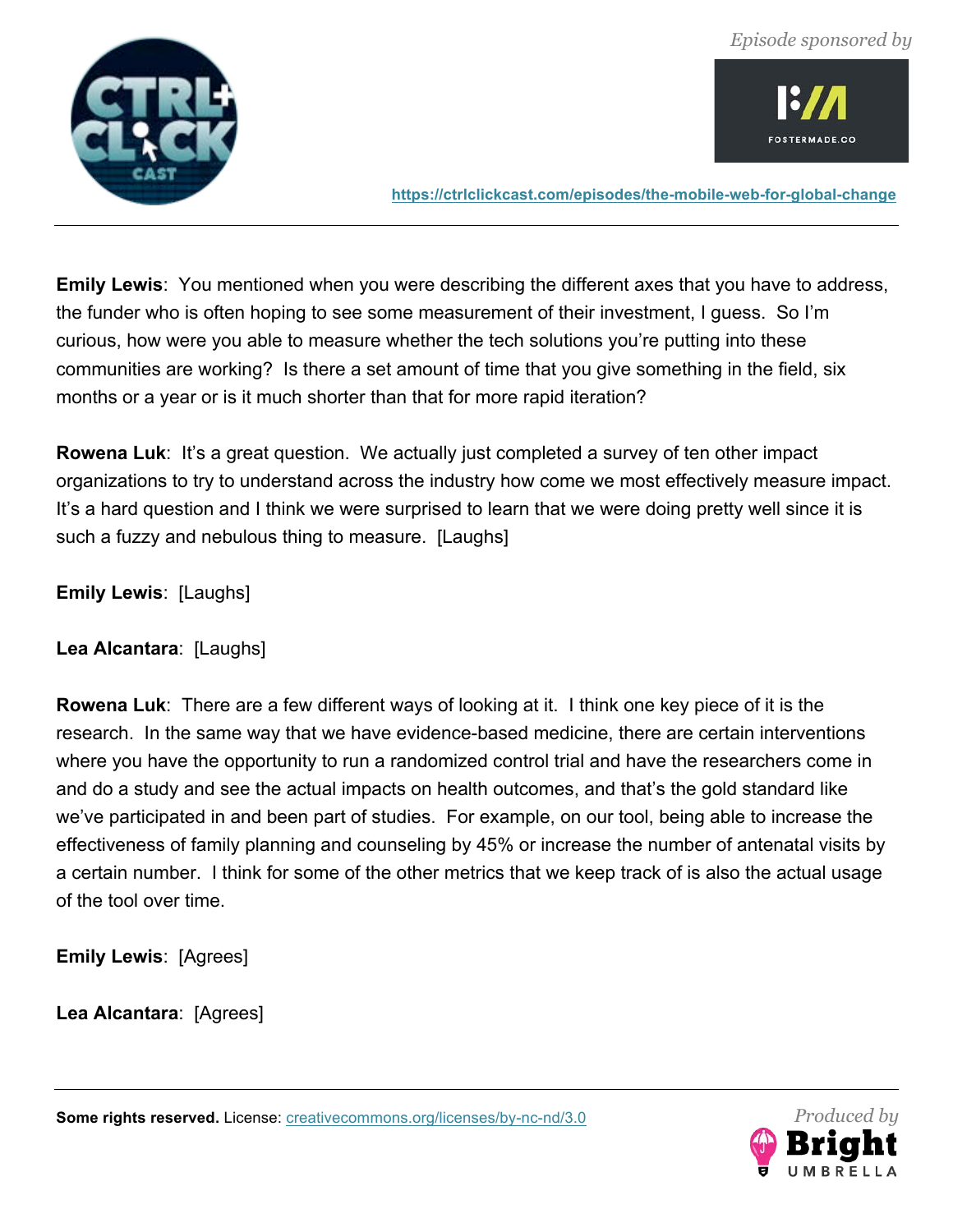



**Rowena Luk**: So what's interesting, like in a traditional development project, a common thing is for a charity to come in, give some food, do some training and then leave.

**Emily Lewis**: [Agrees]

**Rowena Luk**: And so the metric that historically has been used is, was the training done?

**Emily Lewis**: [Agrees]

**Lea Alcantara**: [Agrees]

**Rowena Luk**: And then you get the very broken… [Laughs]

**Emily Lewis**: [Laughs]

**Rowena Luk**: You can imagine what happens, an army of trainings with all this money poured into training and no measurement of like learning or behavior change or everything else.

**Lea Alcantara**: [Agrees]

**Rowena Luk**: One of the things that we believe is already better just with the introduction of this mobile tool is we know if the tool was useful, then they should keep on using it after we leave. [Laughs] It should be part of the program as you continue onwards and so we can see that usage over time. What's actually quite interesting about our desire to measure our impacts through the utility that it brings to the people that we built it for, there's a lot of in common with the Software as a Service business model that's very common in the West.

**Lea Alcantara**: Sure.

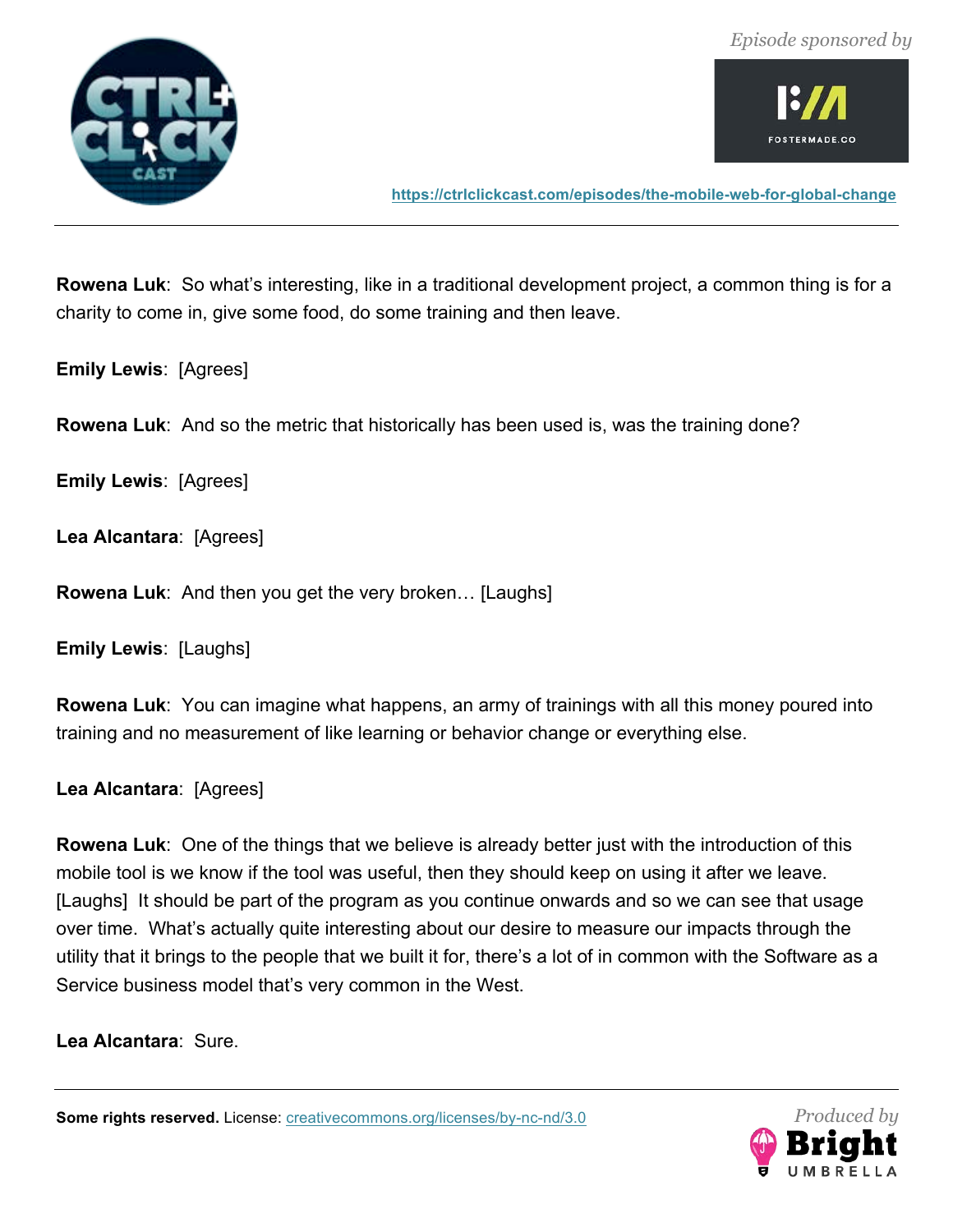

OSTERMADE.CO

**https://ctrlclickcast.com/episodes/the-mobile-web-for-global-change**

**Rowena Luk**: I think Dimagi is one of the few in the development sector that are really pushing on this approach, but just as it is with any Software as a Service company, we believe that our impact will be maximized even if we deploy it to a small number, but they keep on using it for the next 100 or 200 years, and that's usually powerful and that's something that we can design for and we can measure.

**Lea Alcantara**: So I actually want to take a step back. You mentioned a few minutes ago about how bridging the gap between needs and technology and that design is where it falls in. Can you explain a little bit more about that, like what does design mean to you?

**Rowena Luk**: For me, design is about bringing together our powers of creativity and our knowledge and understanding of what is, what is possible with technology to the needs that present themselves. To me design is about it's similar to the innovation leap that happens when you're faced with a plethora of challenges and you think of a new way to address them that even some of your clients or your end users would never be able to address themselves. It think what's interesting about this space that we work in, there's a lot of this. These systems have been broken for so long. The patient records have always piled up in that drawer in the back room or the drugs have always failed to get to this particular clinic or that outpost.

# **Emily Lewis**: [Agrees]

**Rowena Luk**: That people get very accustomed to it and they can't imagine another way that it could work, and I think design is about a coming in and saying, "Here are all the different ways, all the different possibilities that do exist. Which one is right for this circumstance for this particular user? Which is the one that's going to do the best job of addressing the needs given the whole holistic context of the problem that we're facing in the environment in which it situates itself?"

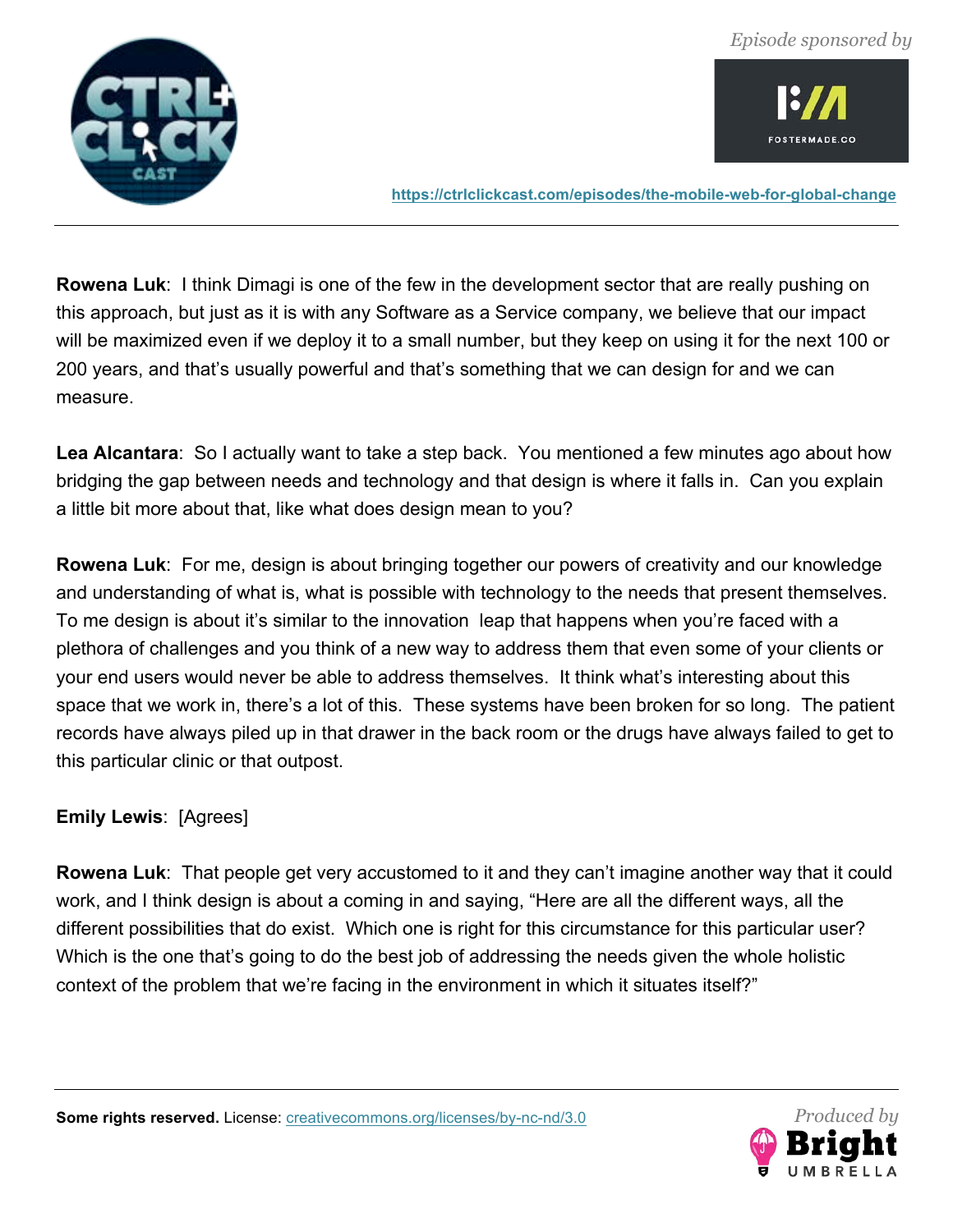

OSTERMADE.CO

**https://ctrlclickcast.com/episodes/the-mobile-web-for-global-change**

**Emily Lewis**: In the situations where your apps, the tools are being used in environments where while they may have connectivity, maybe it's not obviously like a high-speed internet situation or good power situation, so does that put design constraints on your team as you are building an app in the sense of you know you don't want it to be image heavy, you know you want it to be fast, like if there are things that you have learned from as you're building an interface that have constrained you? I guess constrained what you may think of as like, "Oh, that's pretty," but it allowed you to have more power because it serves the need better?

**Rowena Luk**: So it's interesting in that, yes, there are so many constraints. For example, screen size, particularly when you're talking about or working with a 50-year-old health worker whose vision might not be very strong, battery life is an often forgotten one. But if a phone running an app can last for three days instead of two days, then that can be a significant difference in terms of getting the charge and whatnot.

What's interesting as well though is there are a lot of challenges that you can naturally think of working in this rural environment. I think training and uptake is also one because you have fewer touch points with the rest of the community of app users. There are also constraints that you would think exist, but don't. So for example, one model that we take is loading a lot of things up on the phone when there is a health training, and so since it's all stored locally on the phone, then we can make some things work even if the connectivity is very poor.

**Lea Alcantara**: Right.

**Rowena Luk**: So we can have rich interactive multimedia experience on the phone. There's a question of big data analysis or being able to smart machine learning to predict defaulters to medication, the person who's going to stop taking their TB meds and become at risk for a much more serious illnesses.

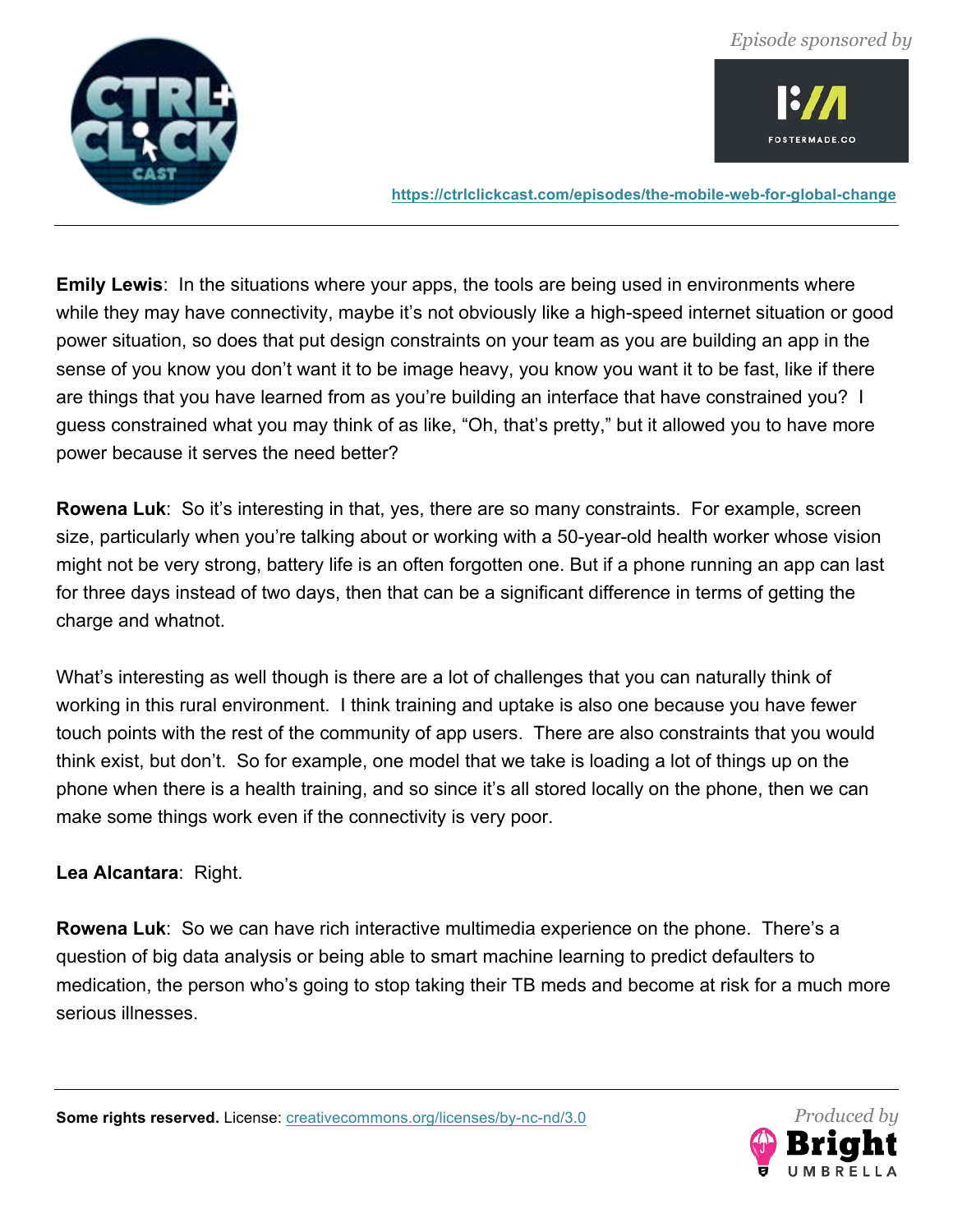



**Emily Lewis**: [Agrees]

**Rowena Luk**: And there are aspects of that that we can get done on the server using the latest technology and then feed that back into the mobile phones and so it's been great to see the mix that we can achieve between very, very basic, simple user friendly interfaces sometimes to very complex and advanced data analytics on the phone.

**Emily Lewis**: Yeah, I wouldn't expect that. I find that really interesting.

**Rowena Luk**: What's interesting to remember about a lot of these communities is that even with cellphones themselves, they've leapfrogged ahead of what the West was able to achieve.

**Emily Lewis**: [Agrees]

**Lea Alcantara**: [Agrees]

**Rowena Luk**: Like these folks never had landlines to the same extent that we did.

**Lea Alcantara**: Right.

**Rowena Luk**: And now everyone has a mobile phone. Sometimes because the connectivity is so poor, they have three mobile phones all active, all on different networks. [Laughs]

**Emily Lewis**: [Laughs]

**Lea Alcantara**: [Laughs]

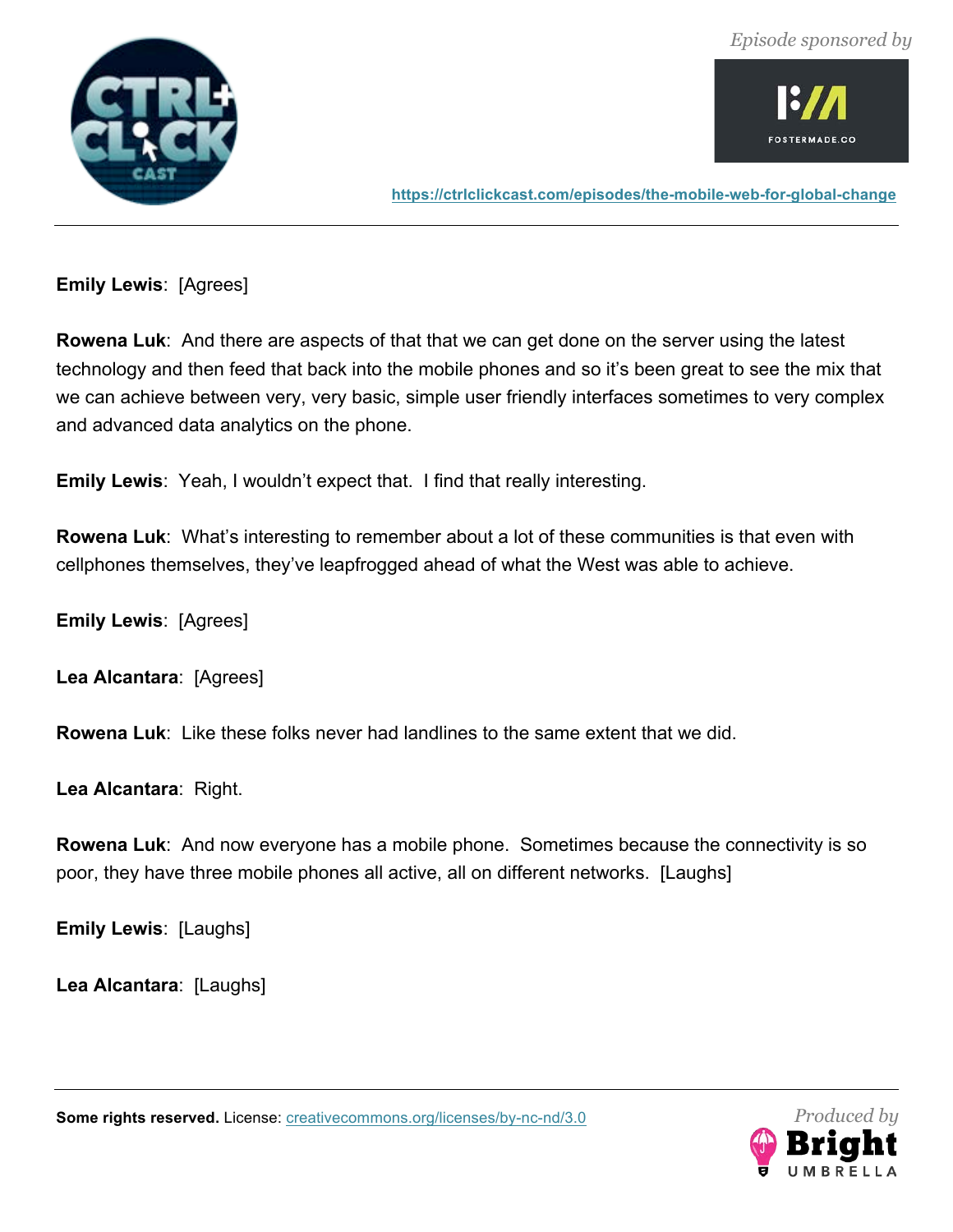

**FOSTERMADE.CO** 

**https://ctrlclickcast.com/episodes/the-mobile-web-for-global-change**

**Rowena Luk**: And so in that sense, they'd been able to jump ahead, and similarly, for better or for worse, there's a fair amount of work that you need to do to work in health with technology, particularly if you're doing anything medical.

**Emily Lewis**: [Agrees]

**Lea Alcantara**: [Agrees]

**Rowena Luk**: And the barriers to that kind of innovation in Africa are much lower, and the smarts are there. There's this whole generation of young people that are teaching themselves how to code and how to build things on the internet and looking to make their own startups and whatnot. In this aspect as well, I can see there's an opportunity for more leapfrogging.

Lea Alcantara: Well, that's very cool. So speaking of that, like the young people trying to teach themselves how to affect their community better, how can those in our web industry help create a positive impact using our skills and technology?

**Rowena Luk**: You know I was thinking about this one for a bit since I wanted to have good answer for it.

**Emily Lewis**: [Laughs]

**Rowena Luk**: I actually suspect that one of the highest impact things that web developers or web professionals can do is to support their local community or organizations.

**Emily Lewis**: Yeah.

**Lea Alcantara**: [Agrees]

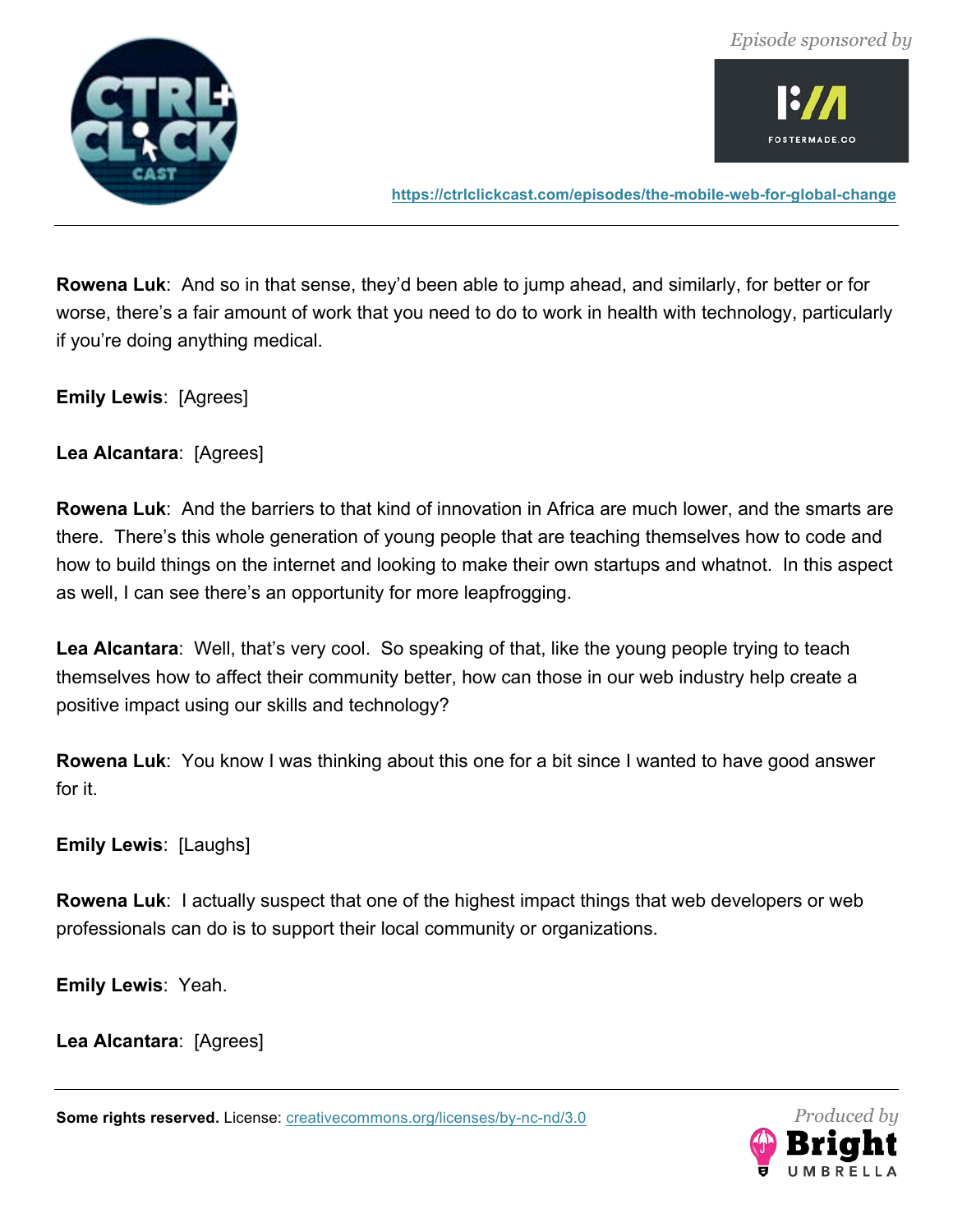



**Rowena Luk**: And there are so many. There's like the UNICEFs of the world.

**Lea Alcantara**: Right.

**Rowena Luk**: Or whatever, the [Bill & Melinda] Gates Foundation, and they have all sorts of web developers doing their things for them. But on the other side of the spectrum, we have this taxi driver I met in Malawi or this person in Ethiopia who wanted to start an ecotourism business, and for these small community organizations, a strong web presence can make all the difference.

# **Emily Lewis**: [Agrees]

**Rowena Luk**: It can put them on a map. It can connect to funders, to partners. It can make them legitimate in a way that they would never be able to achieve on their own. The other thing is that, as Lea knows, having tried to set up an NGO of my own, it's really hard to bootstrap an NGO. [Laughs]

**Lea Alcantara**: [Laughs]

# *Timestamp: 00:40:05*

**Rowena Luk**: Getting it off the ground is so hard. Anything you can do accelerate that legitimacy can make a big difference for these small guys that are very closely attached to their communities and understand their communities and who don't have the same ridiculous overhead that a lot of big named organizations have.

So I would actually encourage web professionals to look at their local volunteer organizations or local community programs, their schools, whatever cause it is that speaks most to you and to find people that are trying to get something up and running in your communities and work with them to create that

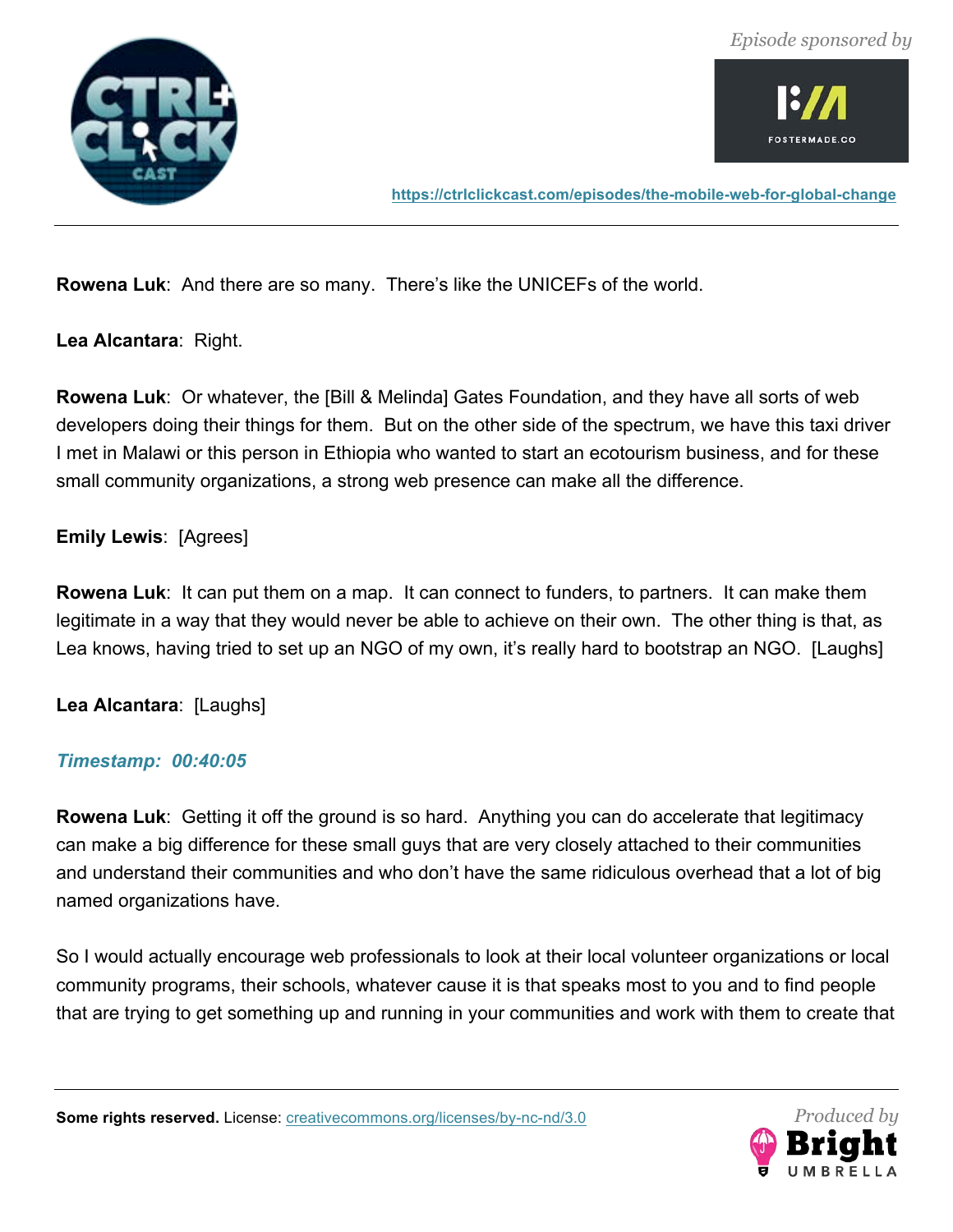

**FOSTERMADE.CO** 

**https://ctrlclickcast.com/episodes/the-mobile-web-for-global-change**

online presence. It really is a big enabler for any initiative to have that voice, to have that identity on the internet.

**Emily Lewis**: Yeah. I love that, and I couldn't agree more. Whether you're a web worker or any kind of worker, If you are going to get involved in something that you care about, doing it in your local community can be a really not only a powerful personal experience, but in my opinion, in my own experience, it affects more change than when I've done something on a more national level.

#### **Rowena Luk**: Yeah.

**Emily Lewis**: Because you see it, you see in your community, you see how your community changes.

**Rowena Luk**: Absolutely.

**Emily Lewis**: Are there anymore organizations that in your life, not just in your current career right now, Rowena, but that really helped inspire you and give you, whether it was the idea or the motivation or the inspiration to take your career on this direction, that you would recommend someone check out or look into?

**Rowena Luk**: So some organizations that I found compelling and moving, I'll mention two examples, although they're definitely not the only examples. One is there's a community-based organization in West Africa called **Tostan International**. It just started off working in at a literacy program, but has since become one of the world leaders in terms of ending gender-based violence and female genital cutting and whatnot and they have a fantastic grassroots approach to mobilizing communities and to teaching people that they can solve their own problems, that they can advocate for change, that they can clean up their own villages and teach their own kids and whatnot, and I've seen them do some great work in West Africa and working with them was hugely motivating for me.

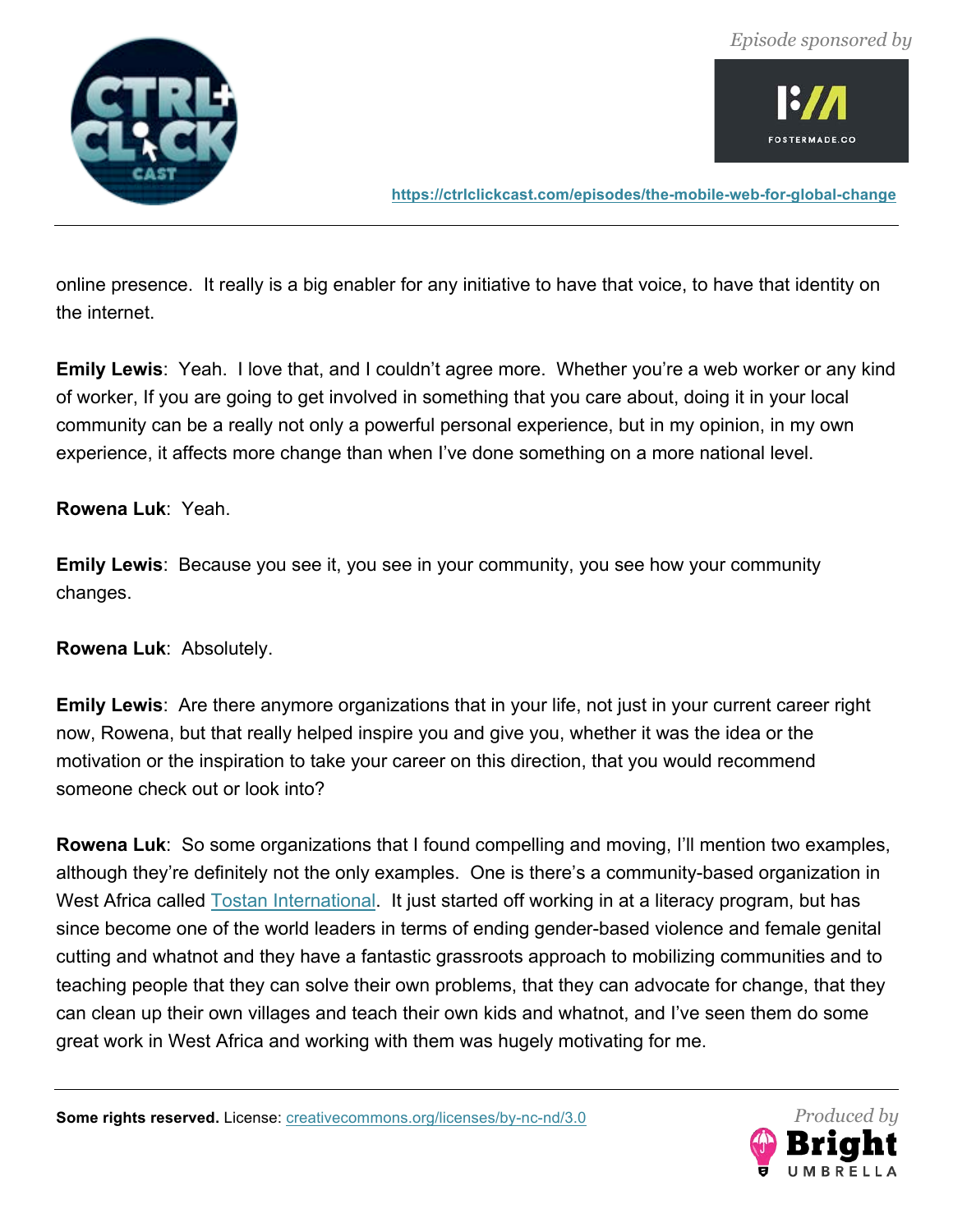



The other organization that comes to mind is one called Terre des Hommes. I believe it's based out of a couple of different countries, but I know they have a big presence in Switzerland and France and also very active in Sub-Saharan Africa and their work is focused on child protection, whether it's making sure that they get appropriate healthcare or attention from social workers or freedom from violence and inequality and whatnot. They're also one of the most innovative organizations I know. So one of our deployments with them has this protocol for the diagnosis of the five greatest killers of children under 5 that we've deployed to some 400 clinics in Burkina Faso, and that's been a game changer in terms of the quality and consistency of the healthcare that can be provided.

#### **Emily Lewis**: Wow.

**Rowena Luk**: Because in Burkina Faso, a lot of the clinics are staffed only by a nurse who's heavily overburdened and doesn't have the same consistency that you would hope for a session with essential set of protocols. So it's been great to see them sort of revolutionizing the way that healthcare is delivered in Burkina Faso.

**Emily Lewis**: So sort of thinking even bigger and maybe even beyond health, where do you think technology, mobile technology, in the future moving forward will have its greatest impact in social causes or community?

**Rowena Luk**: One area that we constantly struggle with, and this is again in any sector, is that gap or that tension that I keep on coming back to between what the funder wants and what the community wants, you know?

**Emily Lewis**: [Agrees]

**Lea Alcantara**: [Agrees]

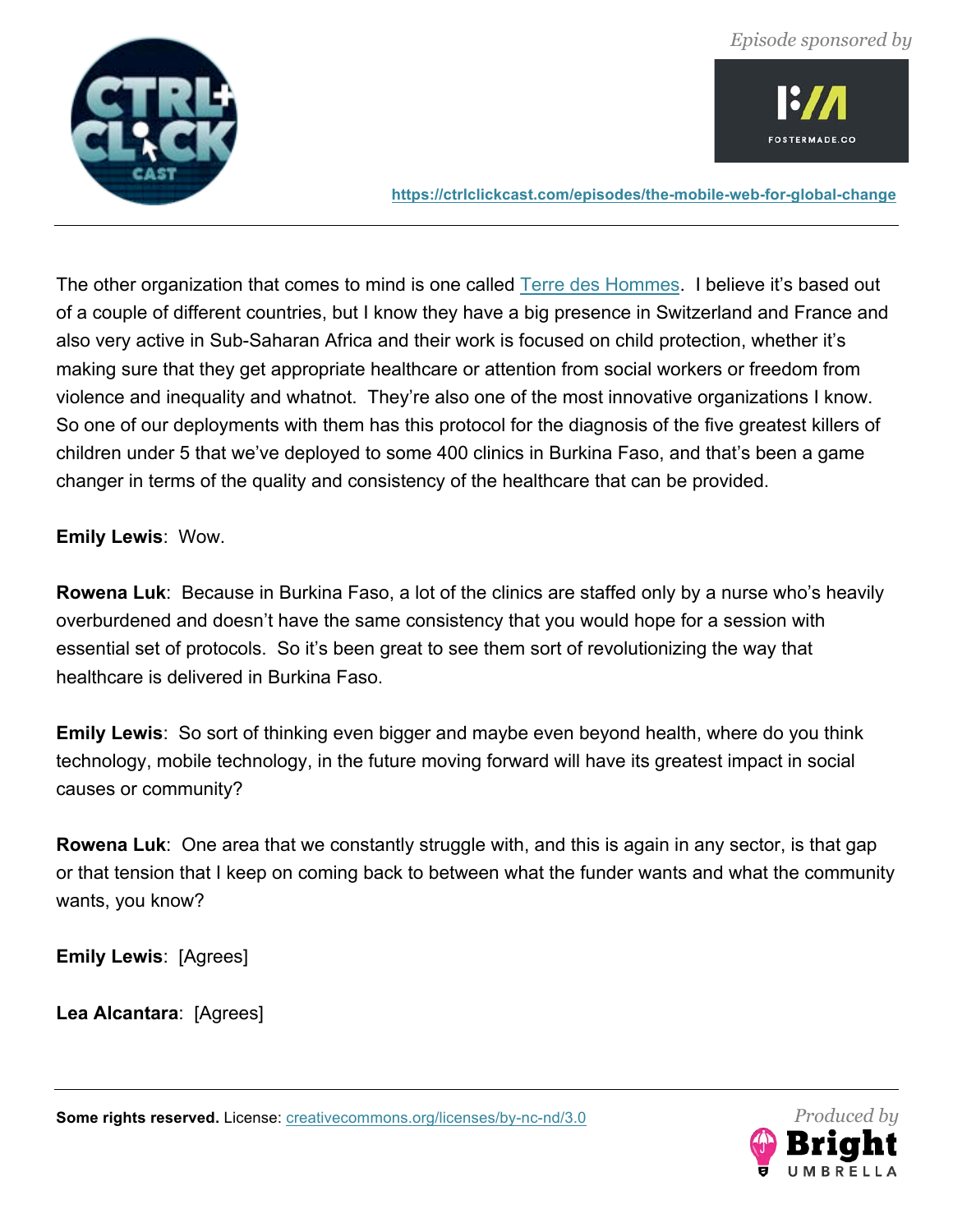

**FOSTERMADE.CO** 

**https://ctrlclickcast.com/episodes/the-mobile-web-for-global-change**

**Rowena Luk**: The funders are often very educated and very powerful people and so the nature of that are so, so far removed from the basic needs of a lot of these workers and/or asking them to do things that are completely mismatched with what a community wants.

**Emily Lewis**: [Agrees]

**Rowena Luk**: I think the greatest opportunity that exists with mobile technology is that now that we've suddenly opened the doors to all these individuals, communities, frontline workers, volunteers, et cetera, to be able to close that gap, that accountability. Like ultimately, the funders' stated purpose is serve the community, but that community has not had a voice. It hasn't been able to say, "Yes, I like that school you built. That well over there was useless because there\s no water, and various different things like that."

**Emily Lewis**: Right.

**Lea Alcantara**: [Agrees]

**Rowena Luk**: I think if we could close that gap. If we could give the communities the opportunity to actually say, "This charity is doing a great job. That charity is not. This community health work or program is working. That one is not," and have that visible at the highest levels of the decisions that are being made in DC and whatnot, then I think that could really fundamentally change the way that this whole industry works for the better and make us more accountable to the things that we claim to be serving.

**Emily Lewis**: Yeah. And have better impact, better results, you know

**Rowena Luk**: Right.

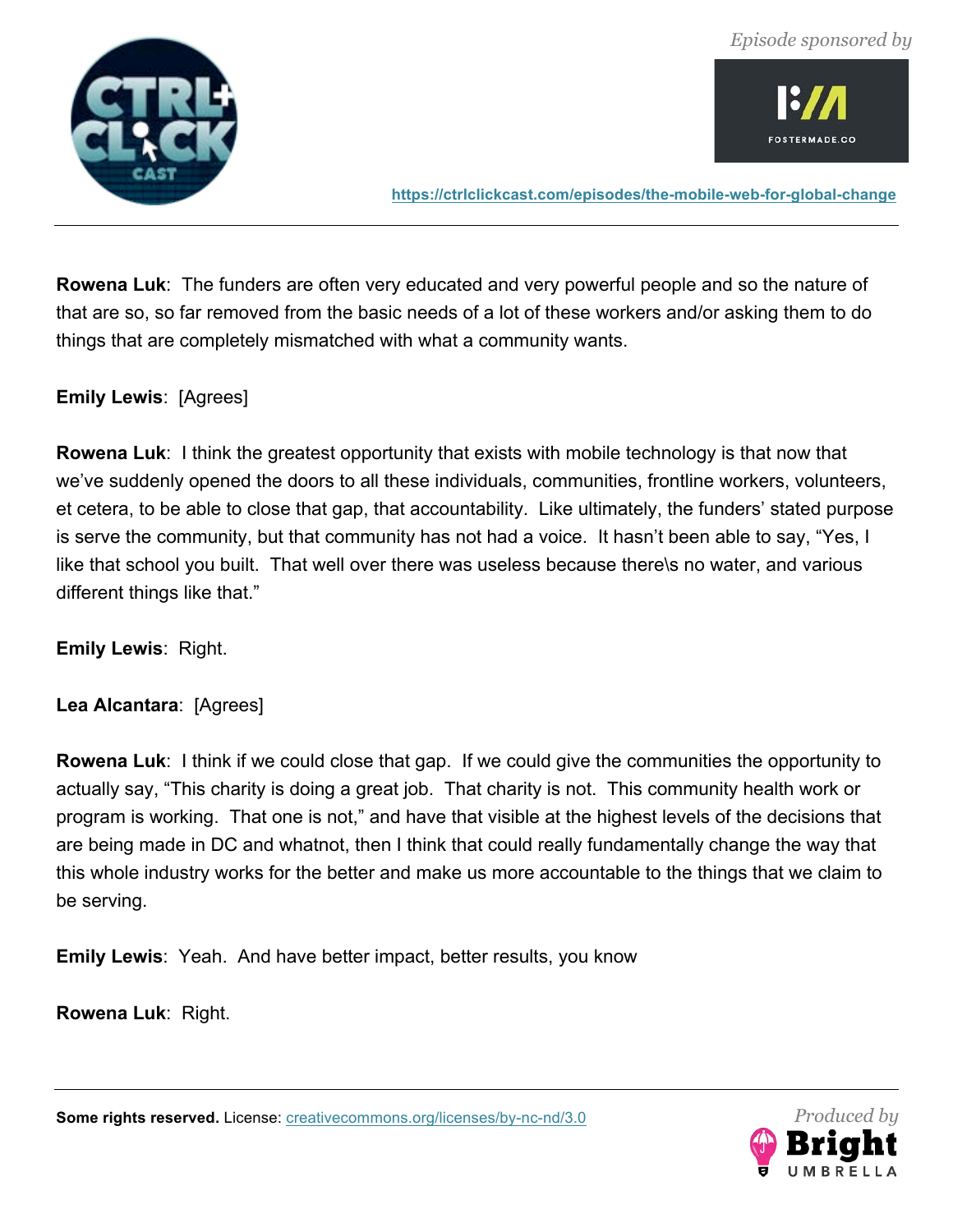



**Emily Lewis**: The things that actually matter, that money is going where it needs to go, instead of money just going.

**Rowena Luk**: Exactly.

**Lea Alcantara**: That's great.

**Rowena Luk**: Exactly.

**Lea Alcantara**: So then what final advice do you have for those who want to use their design and engineering skills for good.

**Rowena Luk**: My final advice is doing anything is better than doing nothing. [Laughs]

**Emily Lewis**: [Agrees]

**Rowena Luk**: First one, I believe that apathy is one of the greatest barriers to our work in this era. Two is to remember and acknowledge that whatever skill you bring to the table will be hugely useful and beneficial somewhere in the picture of the good work that we want to do. Reflecting back on where I was even in university when I was trying to find my way, I never thought that my engineering background could be useful in a development context. Like I wasn't a social worker, I wasn't a teacher, et cetera, cetera, but the business of running these countries, the business of making a healthcare system work or a financial system work is the same all over the world. [Laughs]

**Emily Lewis**: [Agrees]

**Rowena Luk**: Like those structures exist all over the world, and so if you're somebody that brings a unique skill set and you're like, "Well, you know, I'm an accountant or I'm a lawyer, what can I do?"

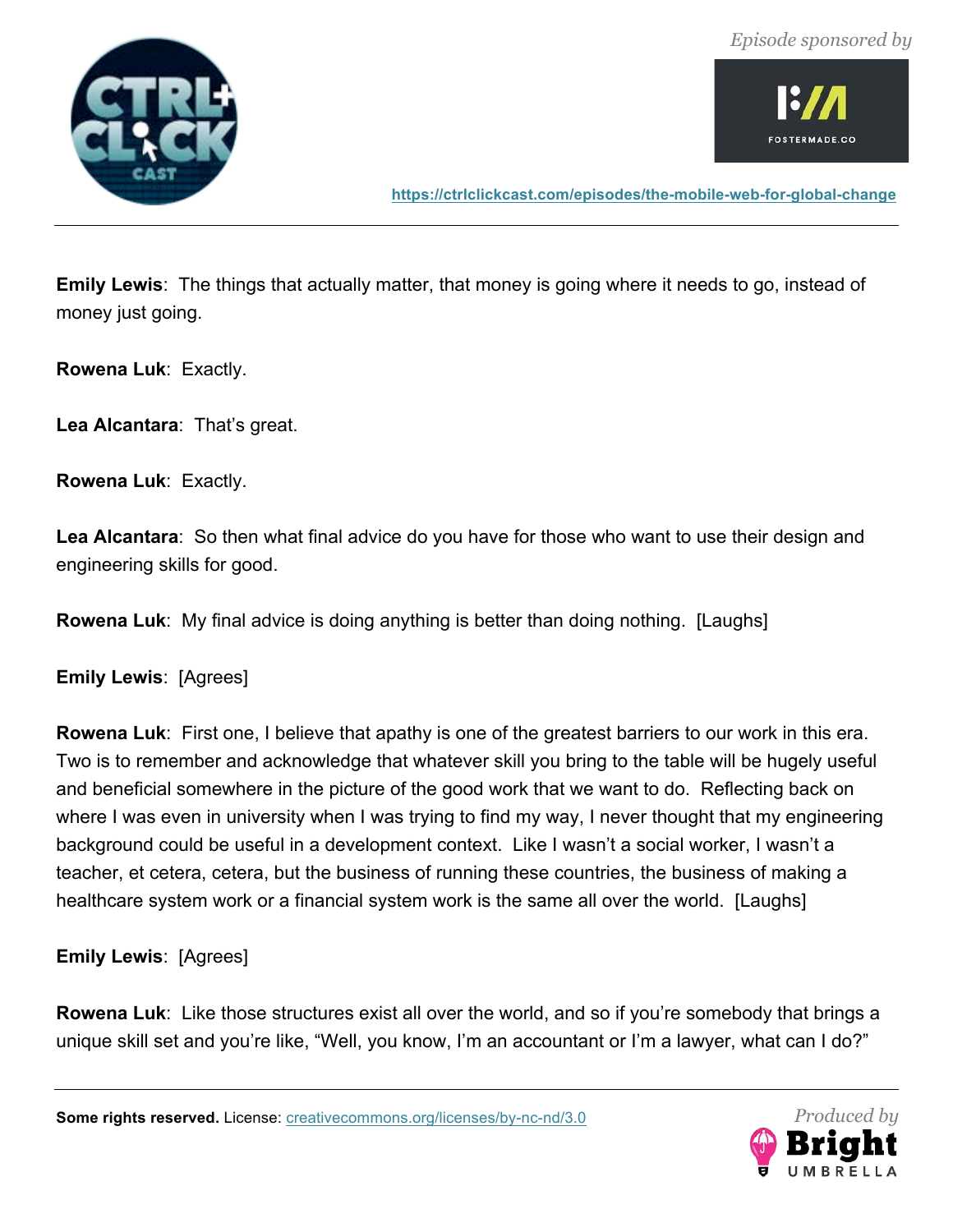

OSTERMADE.CO

**https://ctrlclickcast.com/episodes/the-mobile-web-for-global-change**

there's so much good that can be done if you just take a little bit of effort to go and look and ask and find. I would definitely encourage everybody to take pride in the work that they do and in the work that they love and to see how they can use that to enact social change.

**Lea Alcantara**: Well, this was an amazing discussion. I think I've learned a lot since the beginning of the show and I'm hoping that our listeners did too.

**Emily Lewis**: Yeah. I feel like this is a little different than what we've talked about before, but I think this is the kind of stuff that, you know, the web is not going to be the web in ten years. [Laughs]

# **Rowena Luk**: [Laughs]

**Emily Lewis**: Like we don't really know what anything is going to be technology-wise in ten years because of how things innovate and change, but what will stay the same are communities that need help or need support, and so it's a topic that I think is important all the time, but particularly today in the climate we have right now that we're kind of absorbed by some things in the news and it's easy to forget about the bigger picture in what's going on in the world, and we can take our skills whatever they may be and do something about that to kind of get out of from under this blinders, political focus, that everything in, at least, America seems to be focused on these days. [Laughs] So I really liked this conversation to sort of help us look beyond what we do every day and what we see every day and thinking about how we, as designers, creative thinkers, engineers, can make our work more meaningful for ourselves and for our communities.

**Lea Alcantara**: Well, that's all the time we have for today, but before we finish up, we've got our Rapid Fire Ten Questions so our listeners can get to know you a bit better. Are you ready, Rowena?

**Rowena Luk**: I'm so ready. [Laughs]

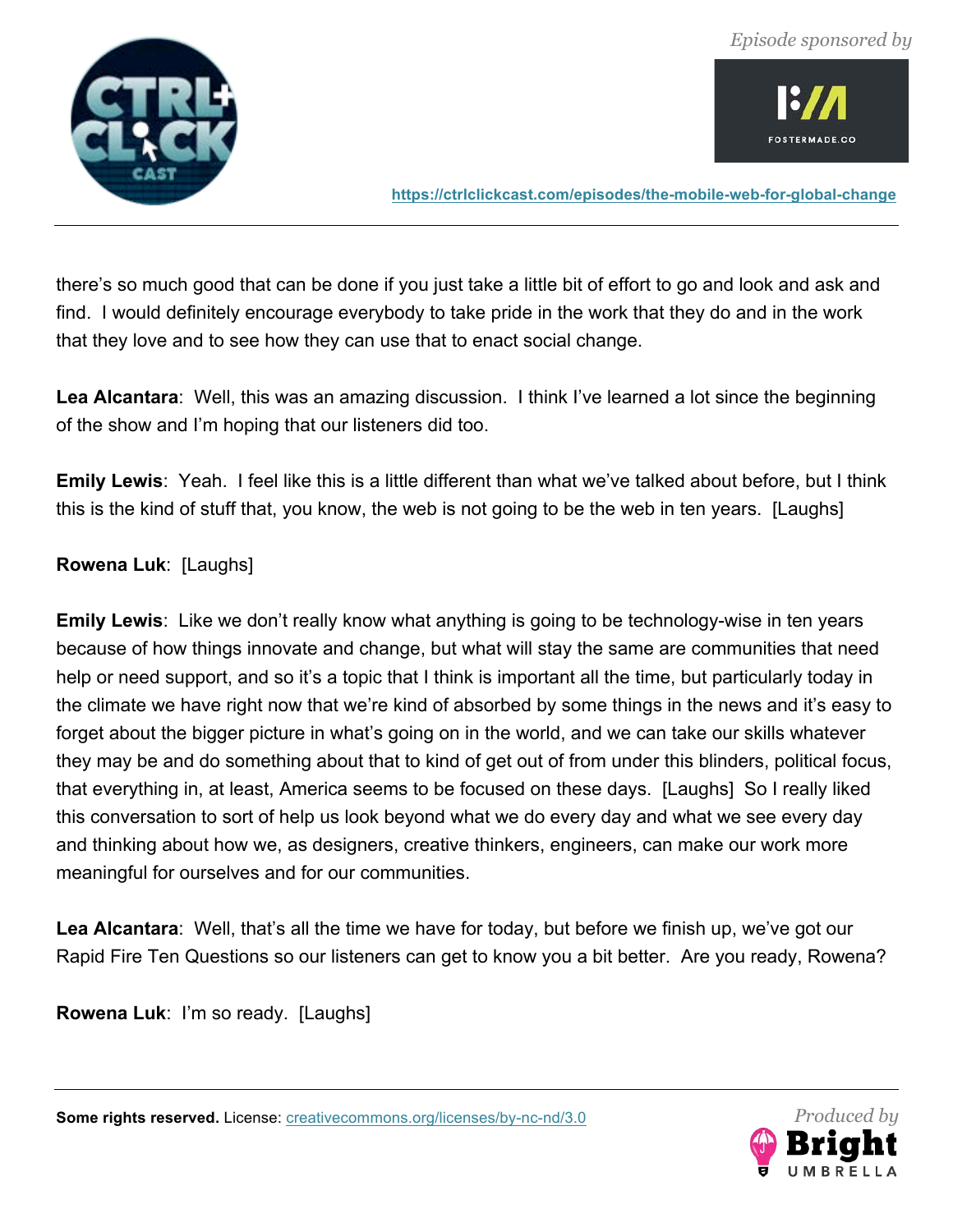



**Lea Alcantara**: [Laughs]

**Emily Lewis**: [Laughs]

**Lea Alcantara**: First question, introvert or extrovert?

**Rowena Luk**: Introvert.

**Emily Lewis**: The power is going to be out for the next week, what food from the fridge do you eat first?

**Rowena Luk**: Ice cream. [Laughs]

**Emily Lewis**: [Laughs]

**Lea Alcantara**: What's your favorite website for fun?

**Rowena Luk**: XKCD.

**Lea Alcantara**: Oh, I love it.

**Rowena Luk**: [Laughs]

**Emily Lewis**: What's the last thing you read?

**Rowena Luk**: *The Immortal Life of Henrietta Lacks*.

**Emily Lewis**: Oh, I just watched that movie.

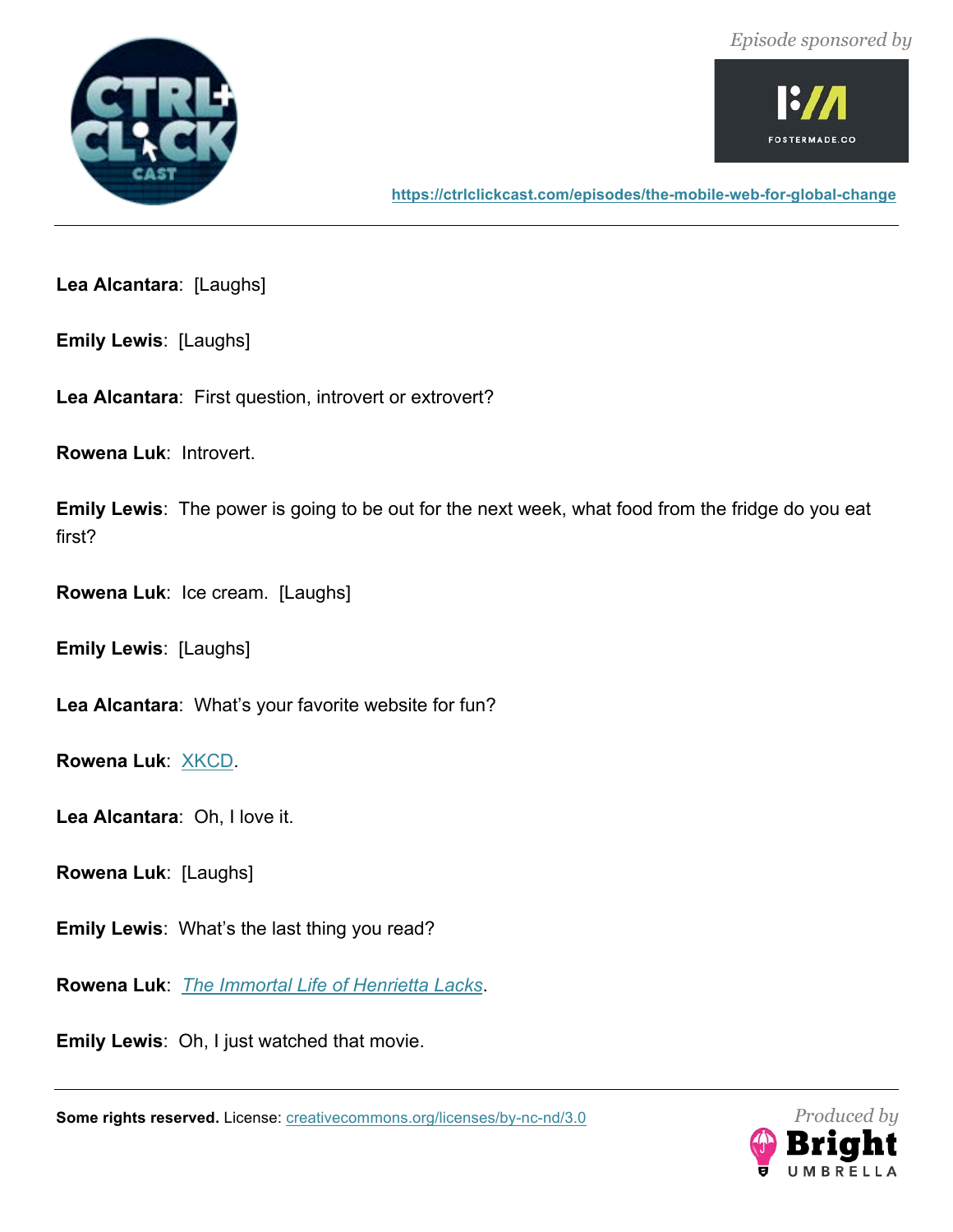



**Rowena Luk**: I haven't seen. Is it good?

**Emily Lewis: It's okay. I think the story is very good.** 

**Rowena Luk**: [Agrees]

**Emily Lewis**: Yeah.

**Rowena Luk**: [Laughs]

**Lea Alcantara**: So what's the best piece of professional advice you've ever received?

**Rowena Luk**: Don't doubt yourself.

**Emily Lewis**: And what's the worst piece of professional advice you've received?

**Rowena Luk**: You're only here once.

**Emily Lewis**: [Laughs]

**Rowena Luk**: I guess it's a good advice, but I think the worse comment was, "You're only here to fill the gender quota."

**Emily Lewis**: Oh.

**Lea Alcantara**: Oh.

**Rowena Luk**: [Laughs]

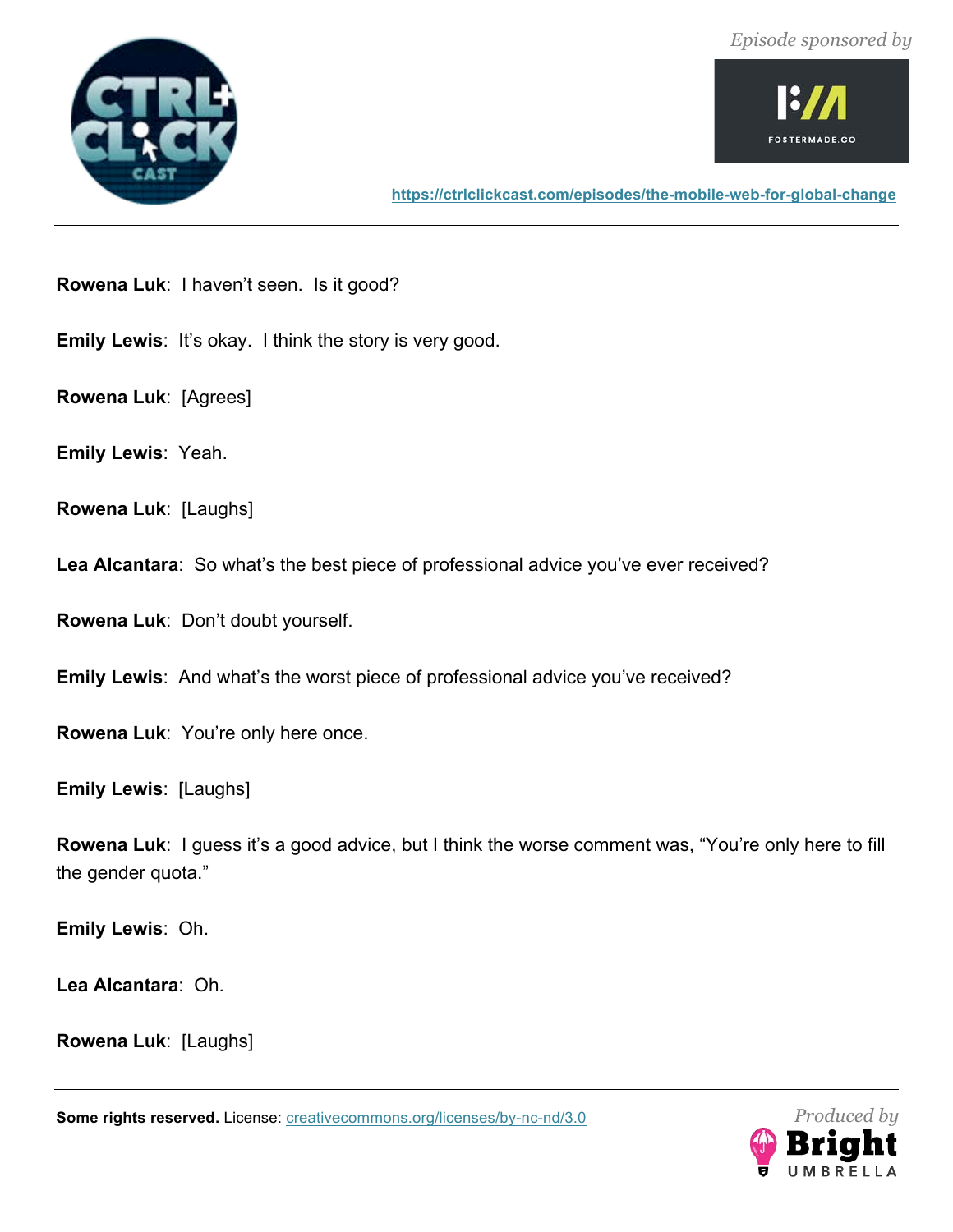



**Lea Alcantara**: Booo. Booo.

- **Rowena Luk**: [Laughs]
- **Lea Alcantara**: What's your favorite color?
- **Rowena Luk**: Orange.
- **Emily Lewis**: If you could take us to one restaurant in your town, where would we go?
- **Rowena Luk**: There's a great ramen place inside of a bar in the heart of Cape Town.
- **Lea Alcantara**: What's your favorite board game?
- **Rowena Luk**: Dominion is a recent discovery. It's fantastic.
- **Emily Lewis**: Oh, I've never heard of that. All right, last question, Hulu or Netflix?
- **Rowena Luk**: Netflix.
- **Emily Lewis**: [Laughs]
- **Lea Alcantara**: Nice, you guys get Netflix in South Africa?
- **Rowena Luk**: We do. We don't get Hulu though. [Laughs]
- **Lea Alcantara**: Okay, fair, fair.

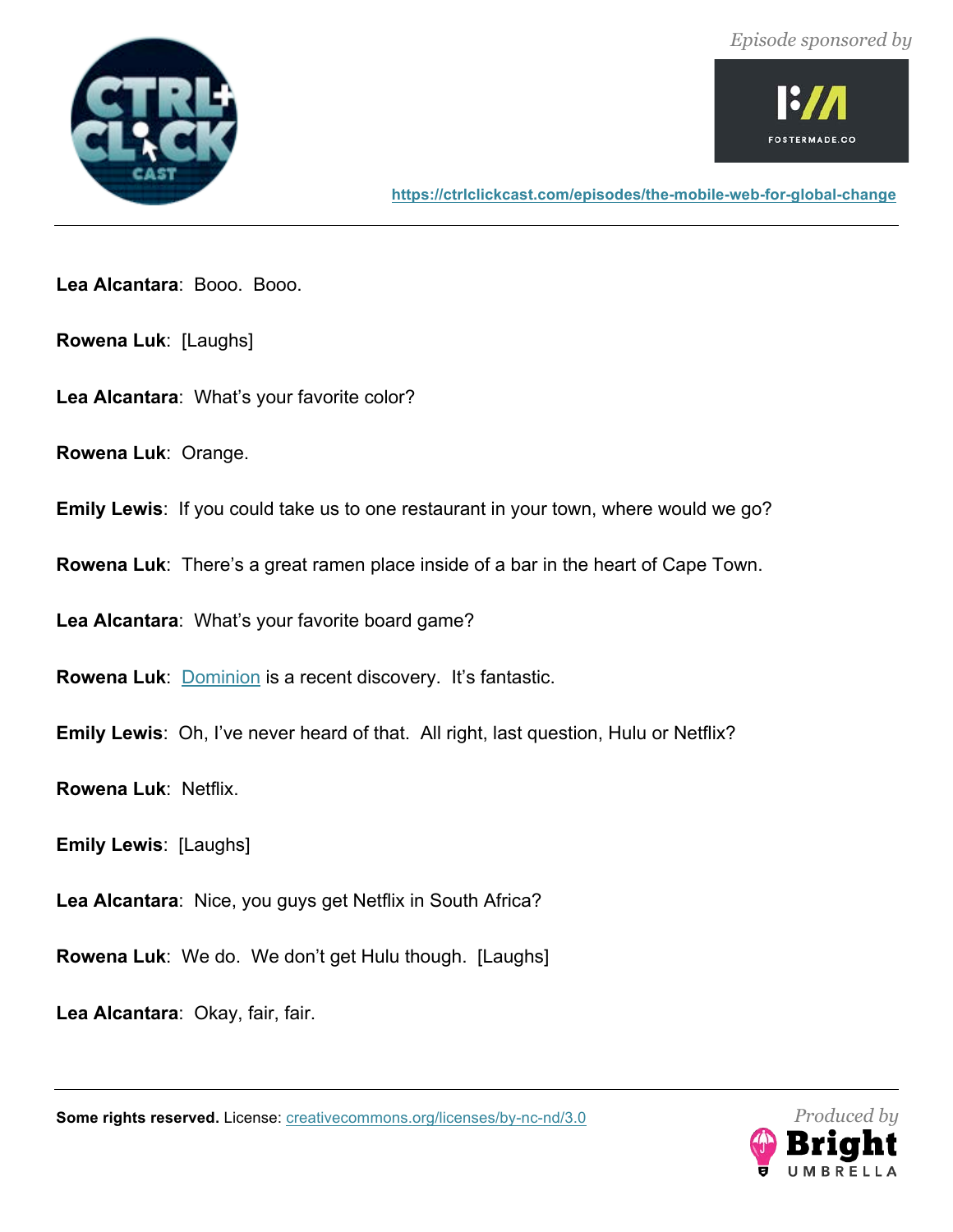



**Rowena Luk**: So it's a bit of a loaded question. [Laughs]

**Emily Lewis**: Yeah.

**Lea Alcantara**: [Laughs

**Emily Lewis**: [Laughs]

**Lea Alcantara**: So that's all the time we have for today. Thanks for joining the show!

**Rowena Luk**: Thanks for having me, I had a great time!

**Emily Lewis**: In case our listeners want to follow up with you, where can they find you online?

**Rowena Luk**: So the best way to reach me is by my email which is rluk@dimagi.com and the best way to find out more about our organization and the work that we do is at the website, dimagi.com.

**Emily Lewis**: Awesome. Thanks again for joining us today, Rowena. I think this was a great conversation.

[Music starts]

**Rowena Luk**: Thank you.

**Lea Alcantara**: CTRL+CLICK is produced by Bright Umbrella, a web services agency obsessed with happy clients. Today's podcast would not be possible without the support of this episode's sponsor! Many thanks to Foster Made!